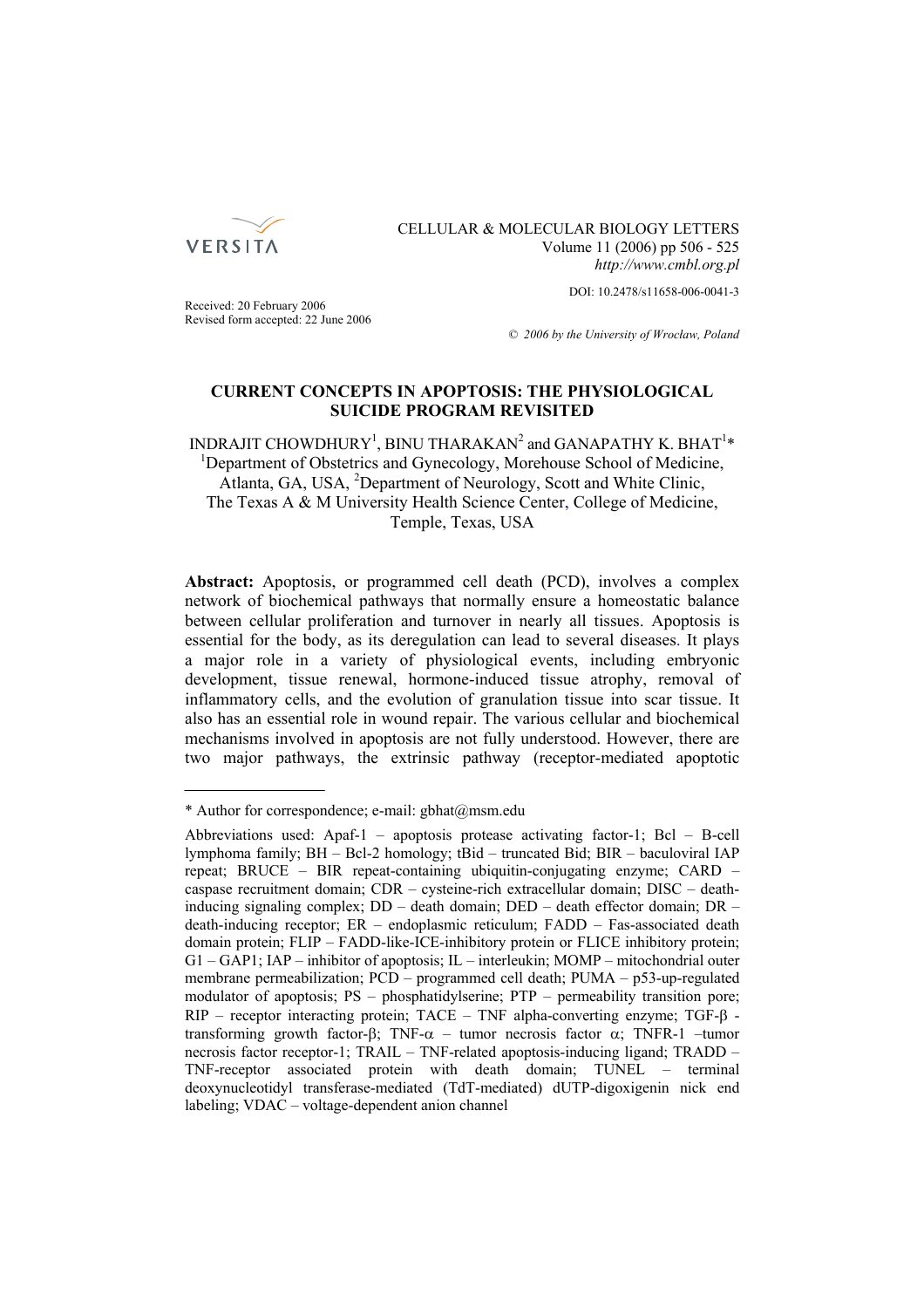pathway) and the intrinsic pathway (mitochondria-mediated apoptotic pathway), which are both well established. The key component in both is the activation of the caspase cascade. Caspases belong to the family of proteases that ultimately, by cleaving a set of proteins, cause disassembly of the cell. Although the caspase-mediated proteolytic cascade represents a central point in the apoptotic response, its initiation is tightly regulated by a variety of other factors. Among them, Bcl-2 family proteins, TNF and p53 play pivotal roles in the regulation of caspase activation and in the regulation of apoptosis. This review summarizes the established concepts in apoptosis as a physiological cell suicide program, highlighting the recent and significant advances in its study.

**Key words:** Apoptosis, Programmed cell death, Pathways, Caspases, Bcl-2, p53, TNF, Apaf

#### **APOPTOSIS**

All multicellular organisms have endogenous mechanisms for selectively killing their own cells. This physiologically essential cell death helps them to control normal development. It is involved in the regulation of tissue homeostasis, which in turn tightly regulates cell numbers and tissue size, and in protection from rogue cells, and in the aging process [1]. The physiological cell death that occurs in multicellular organisms is called 'programmed cell death' (PCD). The first clue to the existence of PCD was provided by an Australian pathologist, John Kerr, and was initially called "shrinkage necrosis" [2, 3]. Later Kerr, Wyllie and Currie [4] termed the phenomenon "apoptosis", which is derived from an ancient Greek word (αποπτοστσ) coined in the fifth century BC, meaning "the falling or dropping off of petals from a flower or leaves from a tree in autumn" ('apo' means 'to separate from' and 'ptosis' means 'to fall from'). Apoptosis (referred to as Type I cell death) involves asynchronous, irreversible, genetically determined and complex network of biochemical pathways. Fine regulatory mechanisms control programmed cell death, which removes unwanted cells, maintaining homeostasis in metazoans [4-8]. Apoptosis is distinctly different from another form of cell death known as necrosis (Fig. 1). Necrosis (referred to as Type III cell death) is characterized as a pathological bioenergetic catastrophe resulting from ATP depletion, involving faster disintegration of cellular organelles, the rupture of the plasma membrane with inflammation and leakage of lysosomes, proinflammatory molecules and cell content in response to non-physiological inductions such as hypnotic shocks, hyperthermia, hypoxia, trauma, and the accumulation of toxic substances in the organism [5, 9-10]. Apoptosis is involved in aging and various diseases such as cancer, AIDS, Alzheimer's disease and Parkinson's disease. Apoptosis affects single cells; necrosis often affects sheets of cells within a tissue, due to the deleterious effects that necrotic cells have on surrounding cells.

Apoptosis is a biologically conserved phenomenon throughout evolution, observed from nematodes to mammals. This defensive mechanism of cell death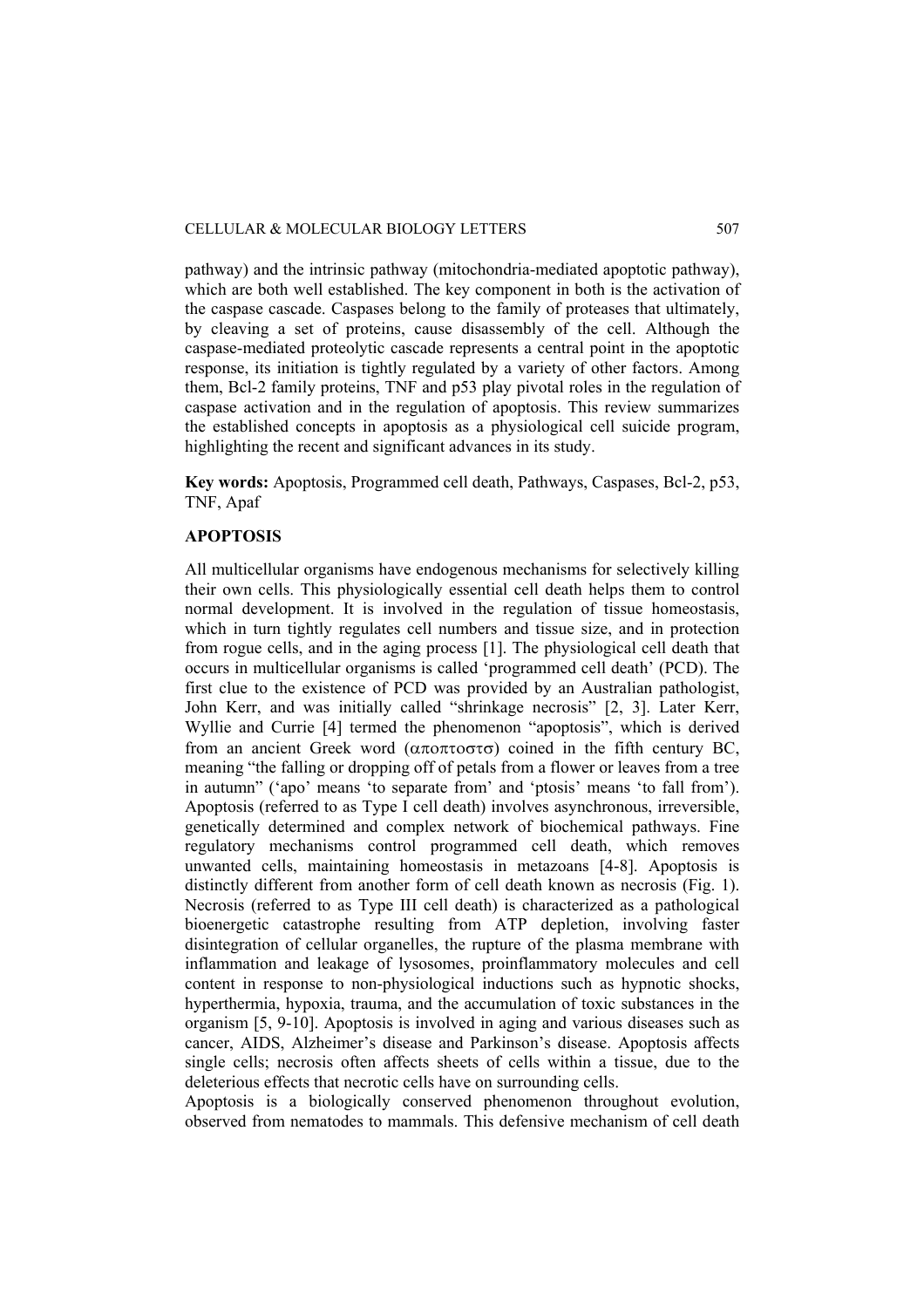in development and homeostasis in metazoans was adopted and achieved over the course of evolution to multicellularity from single-celled organisms where cell death first evolved as a defense strategy. The process of apoptosis is the end point of an energy-dependent cascade of events initiated by death-inducing stimuli. It is grouped into four phases with overlapping components [11], as follows.

- 1. The early or initiation phase: a stimulus provokes or initiates the apoptotic response. This may be an external signal delivered through surface receptors or may originate inside the cell from the action of a drug, toxin, or radiation.
- 2. The signal transduction phase: the detection of a signal or metabolic state and the transduction of that signal to the cell death effector machinery.
- 3. The effector phase: proteases are activated as are their positive and negative feed-back regulators.
- 4. The post-mortem phase: the cell's chromatin and DNA are degraded. *In vivo* (but not necessarily *in vitro*) dying cells are recognized and engulfed by other cells.

This pathway of signal transmission is schematically represented as:

Death signal inducers  $\rightarrow$  Receptors  $\rightarrow$  Adaptors  $\rightarrow$  Regulators (first-order  $proteases$ )  $\rightarrow$  Regulators (second-order proteases)  $\rightarrow$  Apoptosis.

#### **AUTOPHAGY, ONCOSIS, PYROPTOSIS AND MITOTIC CATASTOPHE**

Cells use different pathways for active self-destruction, as seen in different morphological studies. In recent years, several new definitions have been added to the dictionary of cell death: autophagy, oncosis, pyroptosis, mitotic catastrophe, and others (Fig. 1). Autophagy (Type II lysosomal cell death) is a phylogenetically old process that occurs during vertebrate development [12]. It features degradation of cellular components in autophagic vacuoles within the dying cell, primarily by cathepsins or proteosomal proteins [13]. The morphological characteristics of autophagy include vacuolization, degradation of cytoplasmic contents and slight chromatin condensation [14]. DNA fragmentation and caspase activation are very late events in this process. Oncosis (from "onkos", meaning swelling) is a counterpoint to apoptosis and is defined as a prelethal pathway leading to cell death accompanied by cellular and organelle swelling, blebbing, and increased membrane permeability [15]. This process is an active enzyme-catalyzed biochemical process that may result from toxic agents interfering with ATP generation or causing uncontrolled cellular energy consumption that ultimately leads to the depletion of cellular energy stores and failure of the ionic pumps in the plasma membrane [15]. Pyroptosis is characterized by cytoplasmic vacuolization that begins with progressive swelling of the mitochondria and endoplasmic reticulum (ER). It is mediated by mitogenactivated protein kinases, and can be triggered by the TNF receptor family |member TAJ/TROY or the insulin-like growth factor I receptor [16]. By contrast, mitotic catastrophe (mitotic failure) is cell death that occurs during abnormal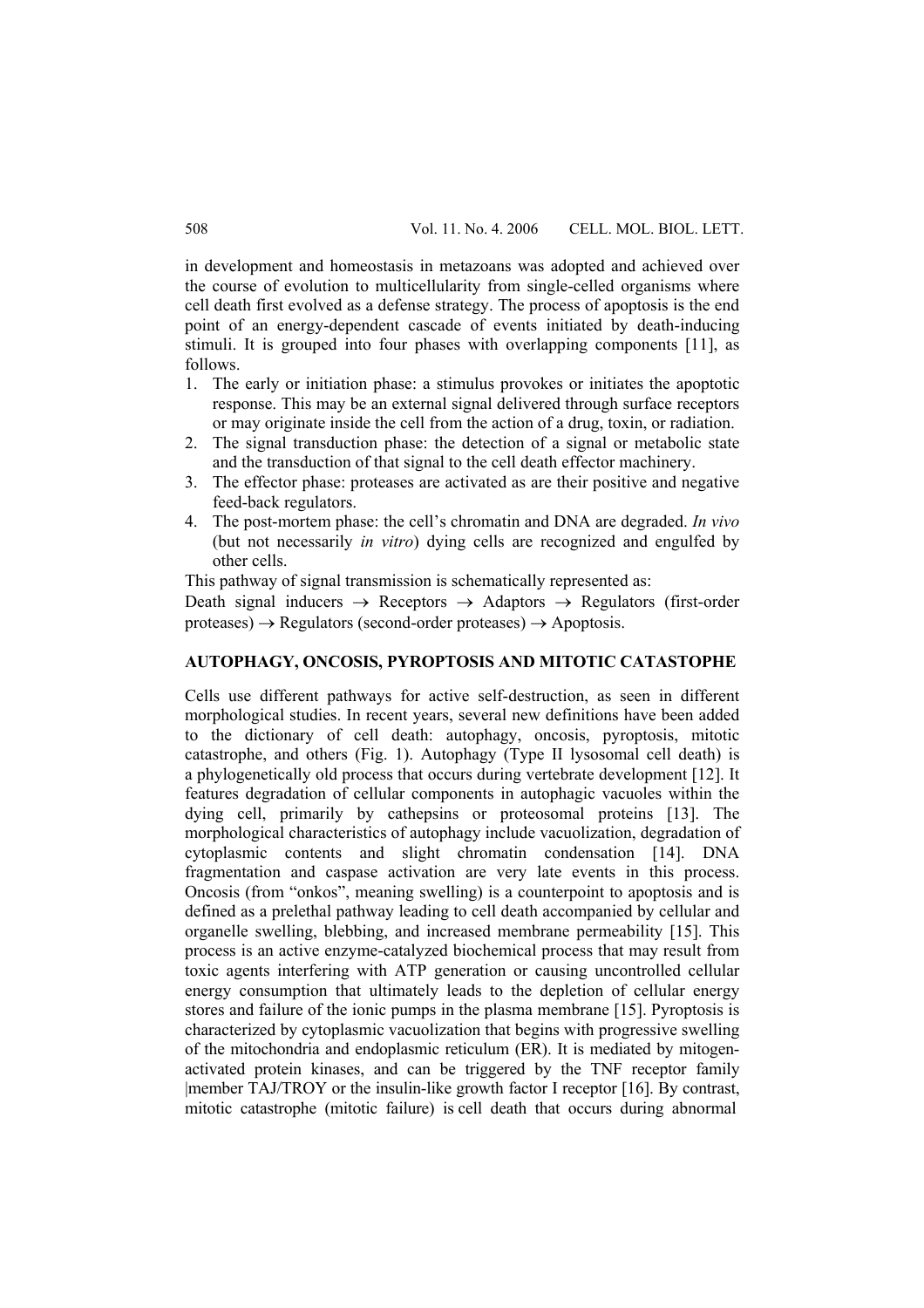

Fig. 1. A schematic representation of the types of cell death, based on morphological and biochemical studies.

mitosis that, unchecked, would lead to tetraploidy or endopolyploidy due to extensive DNA damage or deranged spindle formation coupled with the debilitation of different checkpoint mechanisms that would normally arrest progression into mitosis and hence suppress catastrophic events until repair could be achieved [17].

## **MORPHOLOGICAL FEATURES AND DETECTION OF APOPTOSIS**

The discrete sequence of morphological changes in apoptotic cells can be observed with light and electron microscopy. In cell culture, the features of apoptosis include cell shrinkage, surface convolution, and the formation of protuberances with buddings, and the subsequent formation of apoptotic bodies. With hematoxylin and eosin staining, an apoptotic cell appears as a round or oval mass with an intensely eosinophilic cytoplasm with vacuolization and dense nuclear chromatin fragments. The formation of cytoplasmic blebs and the reduction of apoptotic bodies following phagocytosis by macrophages to unrecognizable residues are too rapid to be detected with light microscopy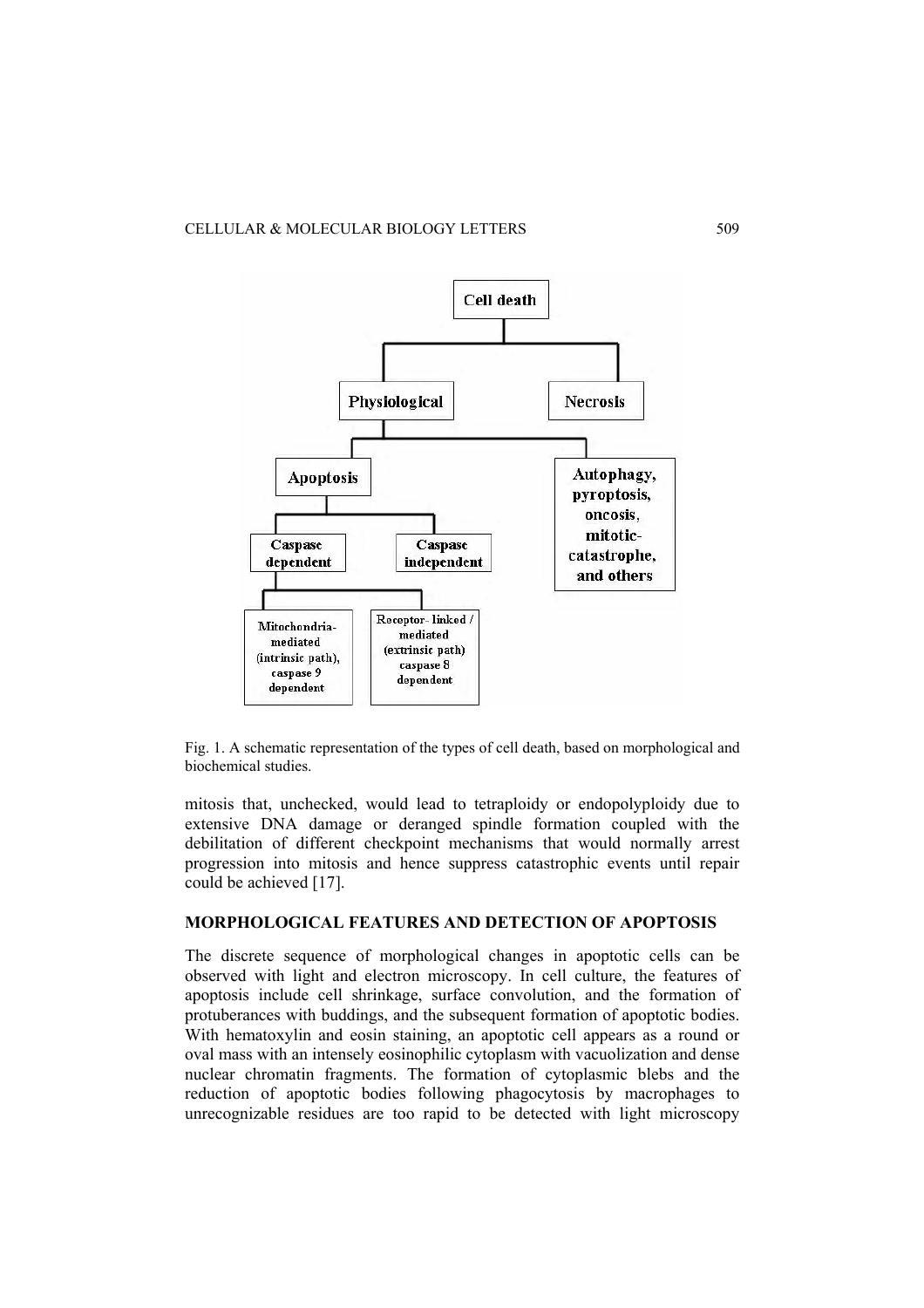[18-19]. However, electron microscopy reveals the more elaborate morphological features of apoptosis such as:

- i. convolution of the nuclear and cellular outlines with cell shrinkage;
- ii. nuclear chromatin compaction into sharply circumscribed masses;
- iii. the formation of cytoplasmic blebs and membrane-bound apoptotic bodies; and
- iv. phagocytosis of the apoptotic bodies by surrounding cells or by macrophages

The biochemical complement of these morphological changes of apoptosis is rapid nuclear DNA cleavage, which occurs in two stages. Initially, cleavage occurs rapidly, mostly by topoisomerase II, into 200- to 300-Kb sized fragments. The cleavage of double-stranded internucleosomal DNA by DNAse I/DNAse II results in the formation of oligonucleosome-sized fragments. In necrosis, the cellular DNA also non-specifically degrades into different molecular base sizes. The morphological evaluation of apoptosis remains the standard tool for the

detection of apoptosis. Other techniques include:

- i. DNA agarose gel electrophoresis for detecting the formation of a DNA ladder [20, 21];
- ii. the flow cytometry assay [22, 23];
- iii. terminal deoxynucleotidyl transferase-mediated dUTP-digoxigenin nick-end labeling (TUNEL) [24, 25];
- iv. the annexin-V-FITC binding assay for identifying the early stage of apoptosis [26]; and
- v. immunohistochemical detection of caspase cleavage (activated caspases) in tissue sections.

However, the simplest way to observe this phenomenon *in vitro* is to use a cell permanent DNA-staining fluorescent dye such as Hoechst 33342, which allows a striking visualization of chromatin condensation, a hallmark in apoptotic cells.

## **MOLECULAR REGULATORS OF APOPTOSIS**

Each step of apoptosis requires the concerted effort of many proteins, and among the most influential are the caspases. The caspase activities are tightly regulated by the inhibitor of apoptosis proteins (IAP). Various other families of cellular proteins are also involved in the regulation of apoptosis at different stages, giving a tight control of its site specificity. These proteins are categorized as the Bcl-2 family, the TNF family and p53. The following is a descriptive and specific account of these regulators of apoptosis (see also Fig. 2).

#### **Caspases**

Caspases are a family of highly conserved cysteine-dependent aspartate-specific acid proteases that mediate the regulation and execution of apoptotic cell suicide [27-29]. The critical involvement of a caspase in apoptosis was first documented by Yuan *et al*. [30]. In mammals, 14 distinct caspases have been identified [31].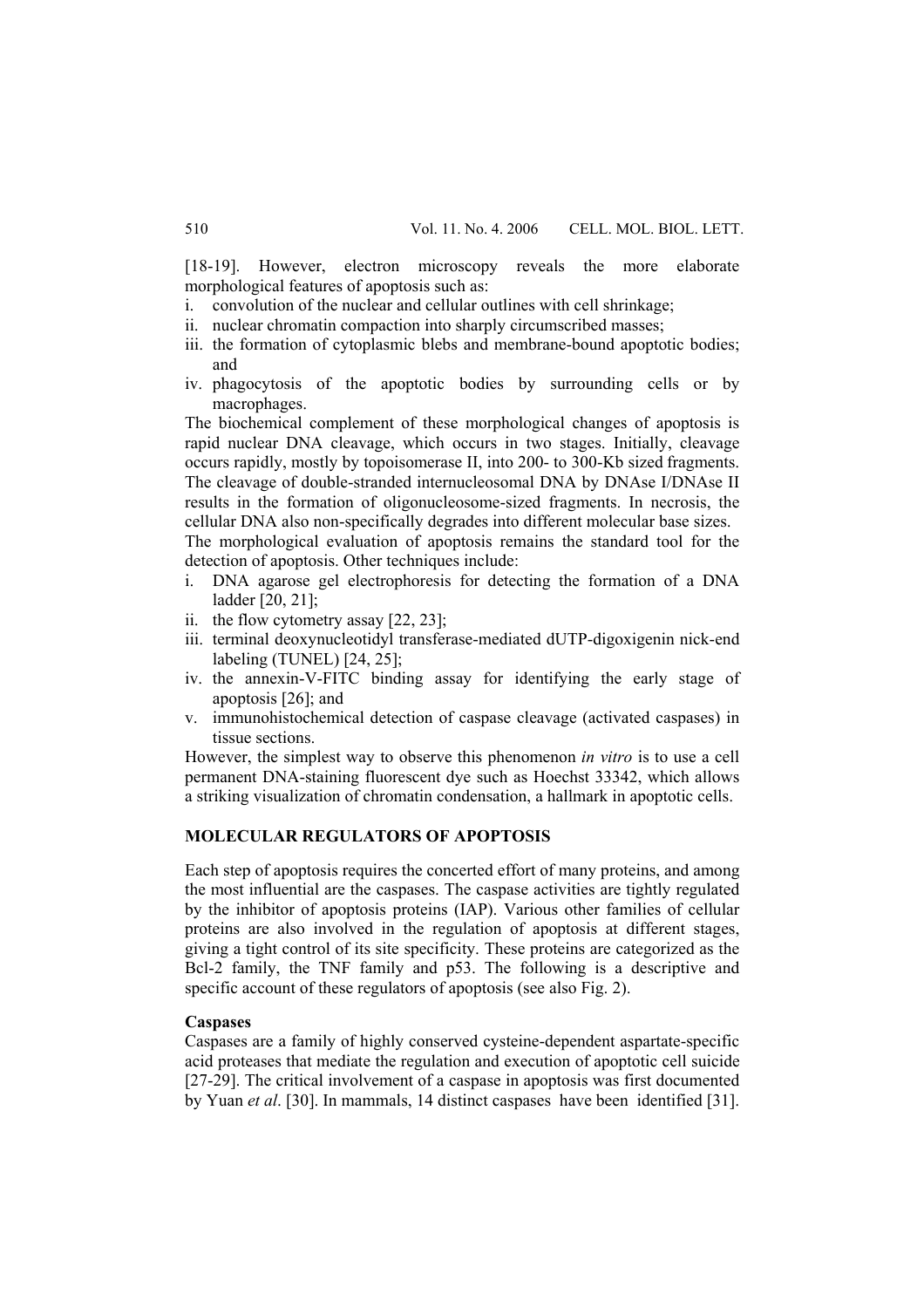

Fig. 2. A schematic representation of the extrinsic and intrinsic apoptotic signaling pathways of caspase activation showing the key events involved and cross-talk between the two pathways. The blunt-headed bold lines indicate the roles of the inhibitors regulating the apoptotic pathways.

All caspases exist within the cell as inactive latent pro-forms as precursor zymogen. These nascent caspases are synthesized as a single polypeptide chain with 3 domains in common: a 20-kDa central large internal domain (p20)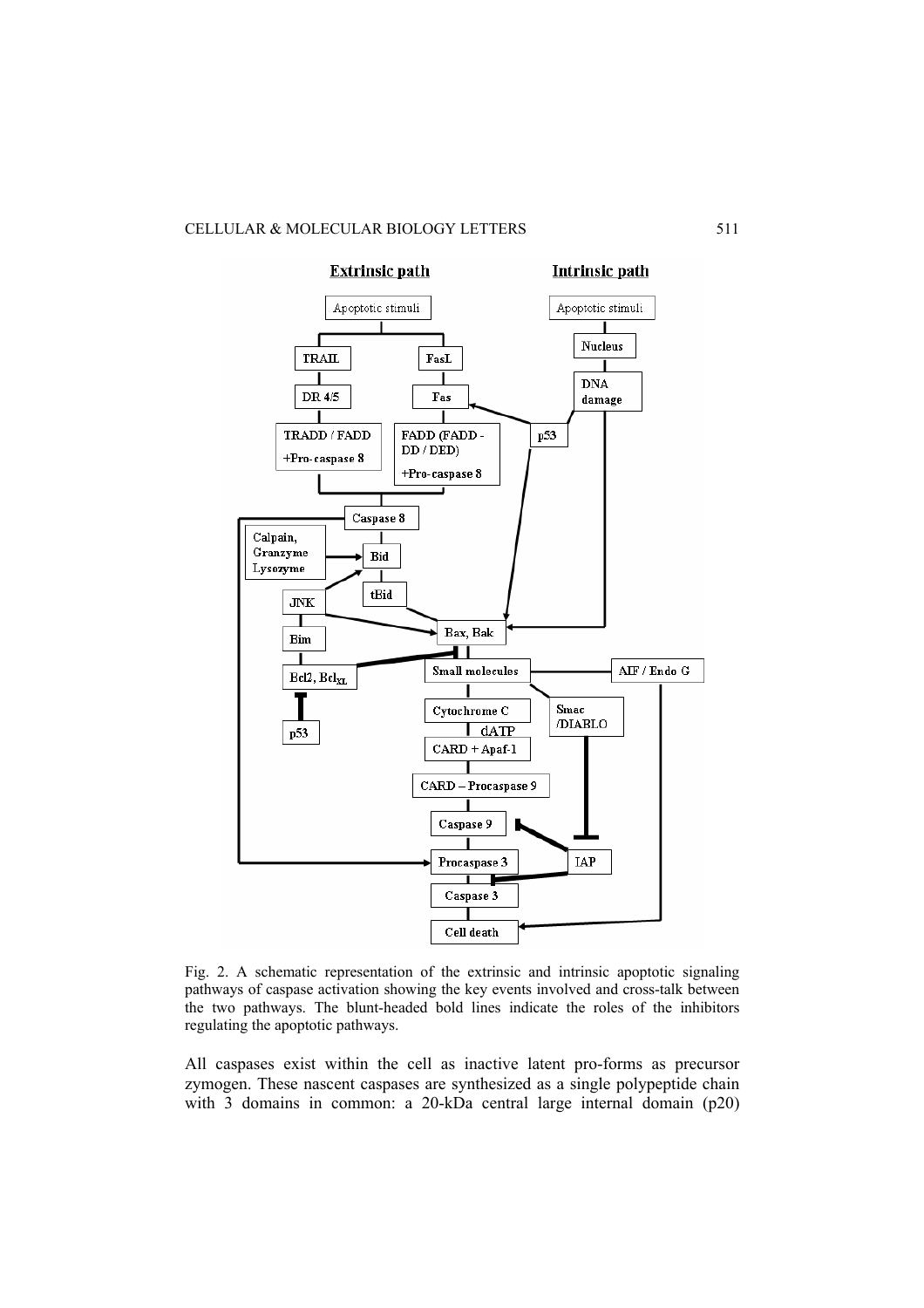containing an active site called the death effector domain (DED); a 10-kDa small C-terminal domain (p10) called the caspase recruitment domain (CARD); and an NH2-terminus pro-domain called the death domain (DD). The DD is a member of the TNF receptor family and is involved in an early signaling event. DED and CARD are critical in the downstream portion of the pathway, recruiting caspases to the plasma membrane before activation. These inactive caspases become active in response to specific signals by selective proteolytic processing (two cleavages) at specific aspartic acid residues to produce subunits that form the active heterotetrameric protease to initiate apoptosis [32]. In mammalian cells, activation of the caspase zymogens occurs through three independent mechanisms: cleavage by upstream active caspases; cleavage by granzyme B, an aspartate-specific serine protease found in granules of cytosolic T-cells; and autoprocessing of zymogens with assistance from other caspase-interacting proteins that can occur in either a *cis*- or *trans-*acting manner [28, 33]. The active site of caspase is formed by the interface of the two subunits, *viz.*, one Arg, one His and one Cys of the large subunit and one Arg of the small subunit [34].

Depending on the structure of the pro-domain and their functions, caspases are typically categorized into 3 subclasses. The caspases with large prodomains (caspase-1, caspase-4 and caspase-5) play a role in cytokine maturation and inflammatory responses, and are called inflammatory caspases or group-I caspases [35]. The second group consists of caspases with a long prodomain (> 90 amino acids) containing either DEDs (caspase 8 and 10) or a CARD (caspase 2 and 9), and these are called initiator of apoptosis caspases or group-II caspases. The third group contains caspases with short prodomains (20-30 amino acids), called effectors, executioner caspases or group-III caspases (caspase 3, 6 and 7) [34, 36-38]. Caspases 12, 13 and 14 have not yet been categorized because of a lack of data, but they are expected to be involved in cytokine processing. These caspases have an amino acid sequence homology closer to caspase-1 than to the caspases involved in apoptosis. The signaling of caspases starts with the induction of the apoptotic signal via death receptors, resulting in the activation of an initiator caspase such as caspase 8 or caspase 10, whereas the mitochondrial signaling pathway initially involves procaspase 9. These caspases can then activate other caspases in a cascade. This cascade eventually leads to the activation of the effector caspases, principally caspase 3, 6 or 7, which in turn cleave a variety of substrates including the nuclease inhibitor, cytoskeleton and the key cellular proteins, leading to internucleosomal DNA degradation and the typical morphological changes observed in cells undergoing apoptosis [39-43].

By contrast, the inflammatory caspases (caspase 1, 4 and 5) are present in a complex called inflamasome with a CARD containing the protein NALP-1. In response to microbial pathogens, this complex activates the cytokines IL-1β and IL-18, which play a central role in the immune response [44].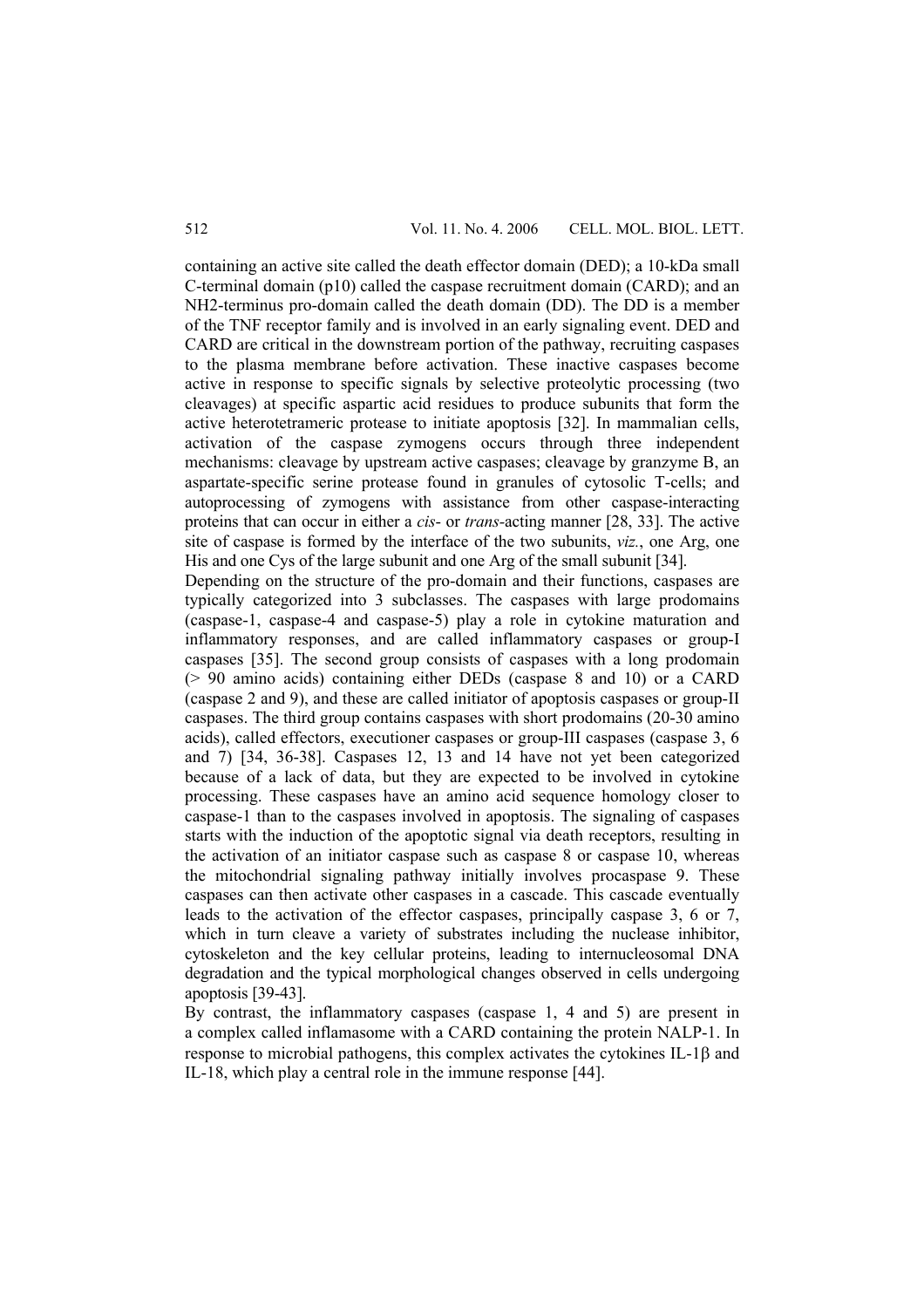#### CELLULAR & MOLECULAR BIOLOGY LETTERS 513

#### **Caspase inhibitors**

Proteolysis is an irreversible process, and caspases have the potential to engage in amplifying cascades of proteolysis. In normal living cells, caspase activation and activity are carefully regulated on several levels by an endogenous family of cellular proteins called the inhibitor of apoptosis proteins (IAP) [45-47]. The IAP include 8 mammalian family members [48, 49] with highly conserved and differential expression patterns in various tissues. The IAP are characterized by a novel domain of ∼70-80 amino acids termed the baculoviral IAP repeat (BIR) [32, 50]. Up to three tandem copies of the BIR domain can occur within the known IAP family proteins of viruses and animal species. In humans, six IAP relatives have been identified: NAIP, c-IAP1 (HIAP-2), c-IAP2 (HIAP-1), XIAP (hILP), survivin, and BRUCE [48]. The IAP do not bind or inhibit caspase 8, but they do bind to and inhibit its substrate caspase 3, thus arresting the cascade of proteolysis and providing protection from Fas/caspase 8-induced apoptosis [51-53]. In the mitochondrial pathway, caspase inactivation is done by XIAP, c-IAP1, and C-IAP2, which bind directly to the principal caspase, procaspase 9, thereby preventing its processing and activation induced by cytochrome  $c$ , both in intact cells and in cell extracts [52]. The overexpression of IAP family proteins inhibits apoptosis induced by Bax and other pro-apoptotic Bcl-2 family proteins [48].

The IAP are not the only natural inhibitors of caspases. The baculoviral p35 protein is a pan-caspase inhibitor, and it targets most caspases by forming an inhibitory complex that is characterized by a protected hoister link between the caspase and p35 [54, 55]. Another pan-caspase inhibitor, ser-pin Cram, derived from the cow pox virus, binds the active center of caspases by a covalent bond [56].

## **Bcl-2 family proteins**

Although the proteolytic cascade of caspases has a central role in the apoptotic response, its initiation is tightly regulated by a variety of other factors. The B-cell/Lymphoma-2 family (Bcl-2) of proteins is known to play a pivotal role in the regulation of apoptosis as checkpoints (gatekeepers) between the cell surface and internal death signals, the formation of the apoptosome and the activation of the caspase cascade [57-59]. The Bcl-2 gene was first discovered in human B-cell lymphomas [60]. More than two dozen Bcl-2 family members have been discovered and categorized into two main subfamilies: the inhibitors or antiapoptotic (Bcl-2, Mcl-1 and Bcl-XL) members, and the promoters or apoptotic (Bax, Bcl-2-associated X protein) members [8, 61]. All Bcl-2 family members are characterized by at least one of four BH1-BH4 domains, which correspond to α-helical segments [58]. In general, the anti-apoptotic members show sequence conservation in all four domains, while the pro-apoptotic molecules are characterized by a loss of the sequence conservation of the first  $\alpha$ -helical segment, BH4. The BH3 domain is presumed to be a critical death domain in all the pro-apoptotic members [62]. An important feature of the members of the Bcl-2 family is their ability to form homo- and heterodimers, suggesting the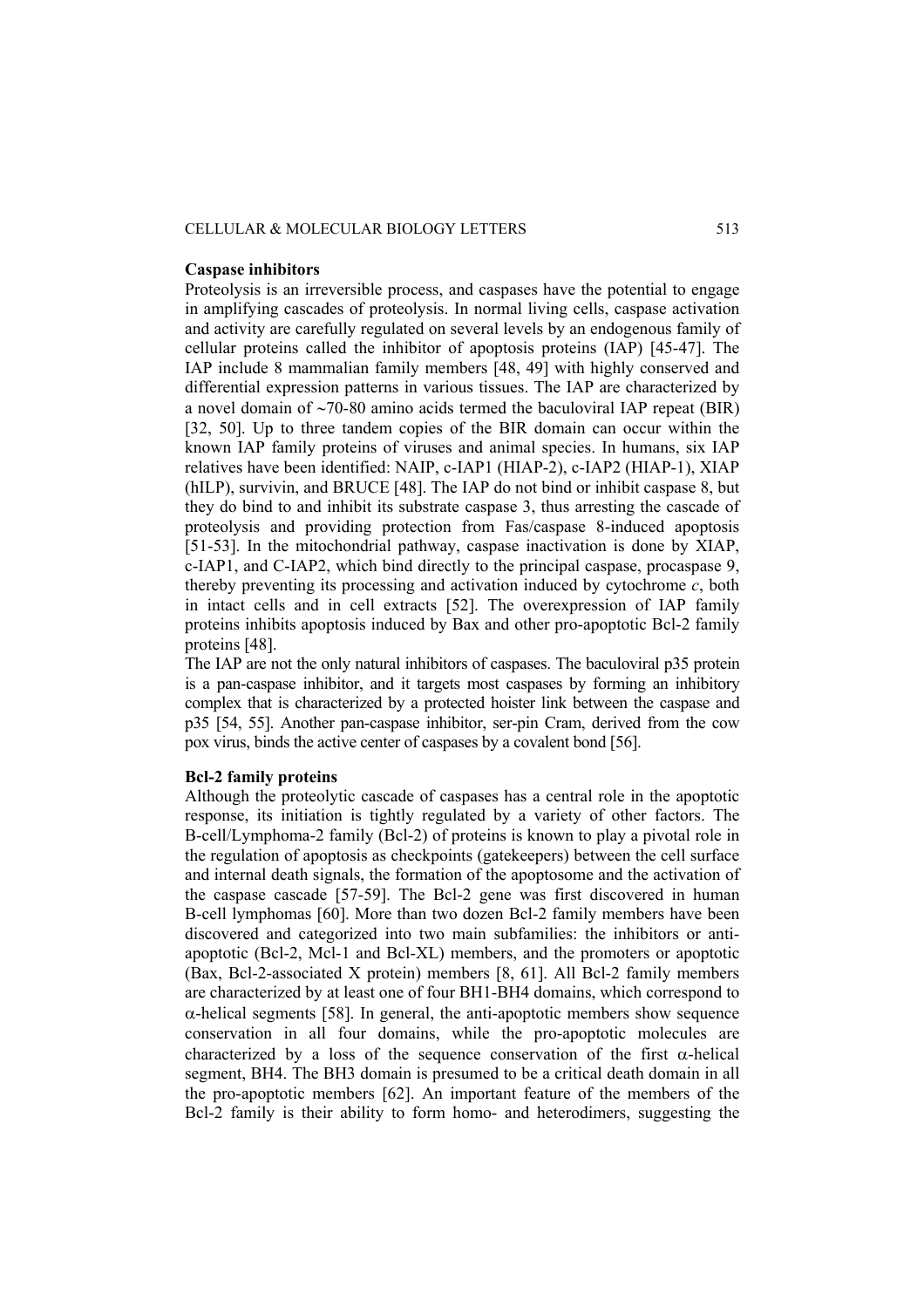neutralization of competition between these proteins; they function either independently or together in the regulation of apoptosis. In the absence of death signals, Bcl-2 proteins are localized to distinct intracellular compartments [63]. Upon receiving death stimuli, the pro-apoptotic members can change their location within cells and undergo various pre- and post-translational modifications [59]. In response to death signals, the cytosolic pro-apoptotic proteins change conformations and integrate into the outer membrane of the mitochondria, and the anti-apoptotic family members are neutralized [64]. The anti-apoptotic members are initially integral membrane proteins localized to the mitochondria, endoplasmic reticulum and nuclear membranes [65, 66]. In the mitochondria, anti-apoptotic proteins form ion-channels and help to maintain mitochondrial integrity by allowing the export of  $H^+$  ions from the inner mitochondrial space. The associations between various Bcl-2 family regulators are not static, but phosphorylation-dependent changes cause them to interact amongst themselves [67, 68].

#### **p53**

p53 is a stress-response 53-kDa nuclear protein which exists as a tetramer, accumulates in the cytoplasm during the  $G_1$  (GAP1) phase and migrates to the nucleus at the start of the S (synthesis) phase. The activation of p53 is controlled by its biosynthesis and a large number of post-transcriptional modifications with sub-cellular relocalization. Importantly, other proteins and processes such as DNA damage in turn regulate each of the p53 kinases. p53 is well described as a transcription factor that can induce the expression of multiple different proapoptotic gene products, including inhibitors of cell cycle advancement, regulators that control p53 activity in negative feedback loops, mediators of oxidative stress and endoplasmic reticulum (ER) stress, components of the death receptor signaling pathway, and caspase activators and pro-apoptotic proteins of the Bcl-2 family by catalyzing mitochondrial outer membrane permeabilization (MOMP). However, p53 has another, transcription-independent pro-apoptotic effect, which involves direct interactions between p53 and MOMP inducers at the mitochondrial level [69]. DNA damage results in dramatic changes in p53. The activation of p53 as a transcription factor arrests the cell cycle, acting as the emergency brake of a cell. Once p53 is accumulated, it binds to DNA and mediates two major effects:

- i. cell cycle arrest in the G1 phase, allowing time for cells to repair damaged DNA; and
- ii. when DNA damage cannot be successfully repaired, activation of apoptosisinducing genes, especially Bax, by up-regulating its transcription and downregulating Bcl-2, thus favoring mitochondria-dependent apoptosis [70, 71].

In addition, p53 up-regulates the transcription of Fas to support Fas-mediated apoptosis. Further research on p53 is required to understand more of its role in the regulation of apoptosis. Overall, p53 controls the fate of cells by detecting genomically unstable cells and arresting the cell cycle by multiple mechanisms,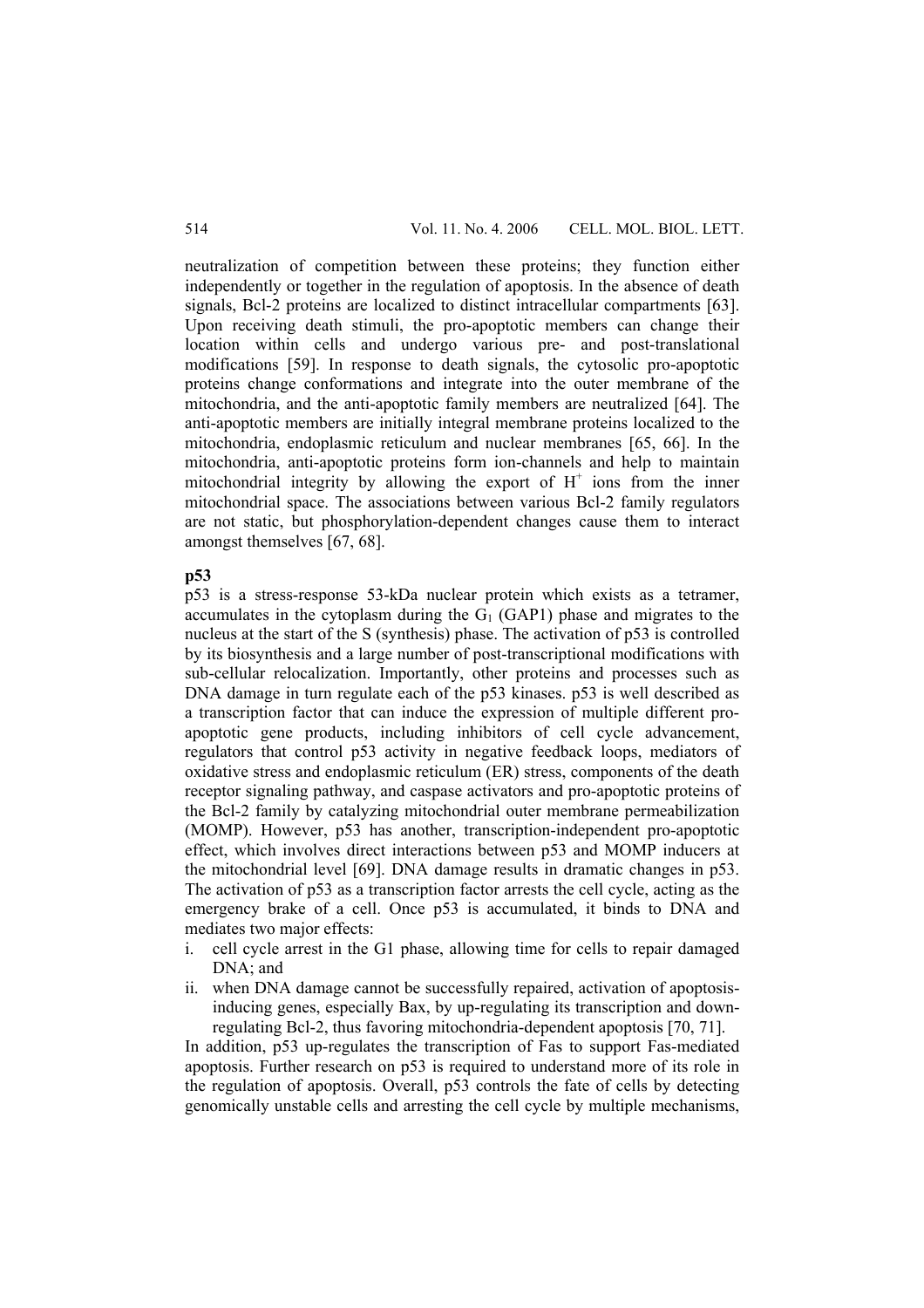namely by stimulating the G1/S or G2/M checkpoint response, mitotic catastrophe, and apoptotic cell death as a guardian or molecular policeman [72].

#### **Tumor necrosis factor (TNF) family**

TNF is a soluble pleiotropic cytokine that mediates apoptosis, cell proliferation, immunomodulation, inflammation, allergy and autoimmune disease, among others. TNF is primarily produced as a type II transmembrane protein, arranged in stable homotrimers upon activation by the immune system (by macrophages, lymphoid cells or other cells). This membrane-integrated form, the soluble homotrimeric cytokine (sTNF), is released via proteolytic cleavage by the metalloprotease TNF alpha-converting enzyme (TACE). The members of the TNF ligand family exert their biological functions via interaction with their cognate membrane receptors. The TNF receptor (TNF-R) family contains one to six cysteine-rich repeats in their extracellular domain. There are two distinct TNF-receptors: type I (TNF-R1; CD120a; p55/60) expressed in all cell types; and type II (TNF-R2; CD120b; p75/80) expressed only on the cells of the immune system and endothelial cells. They bind membrane-integrated TNF (mem-TNF) and soluble TNF (sTNF), but also the secreted homotrimeric molecule lymphotoxin-alpha (LT-alpha) [73-76].

The signal transduction of cell death from TNF-R1 is via its cytoplasmic death domain (DD) by the activation of caspase 8 alone to activate caspase 3 or by the activation of the mitochondria-dependent amplification loop to cause apoptosis. TNF-R2 directly recruits TNF receptor-associated factors (TRAF), induces gene expression and intensively cross-talks with TNF-R1 [76].

# **APOPTOTIC PATHWAYS**

In mammalian cells undergoing apoptosis, two distinct mechanisms or pathways are operated and are triggered by cell death stimuli from intra- or extra-cellular environments. The intracellular stimuli trigger the mitochondria-mediated signaling pathway which is generated by signals arising within the cell mainly by leakage of cytochrome *c* from the mitochondria, while the extracellular death stimuli induce the receptor-mediated pathway, which is triggered by the binding of death molecules to the cell surface receptors (death receptor-mediated events). In addition, there are other signaling pathways, such as the p53-dependent pathway (Fig. 2).

## **The mitochondria-mediated apoptotic pathway (the intrinsic pathway)**

The mitochondrial electron transport chain component cytochrome  $c$  is a key variable for the activation of caspases; along with a protein known as apoptosis protease-activating factor-1 (Apaf-1), it initiates the intrinsic apoptotic pathway [41]. Apaf-1 is a 140-kDa cytosolic protein that resets in a latent state until bound by cytochrome *c*. The death signal (such as DNA damage) induces the pro-apoptotic BH3-only domain proteins (Bid, Bad, Noxa and p53-up-regulated modulator of apoptosis (PUMA)) to transfer the signals to the mitochondria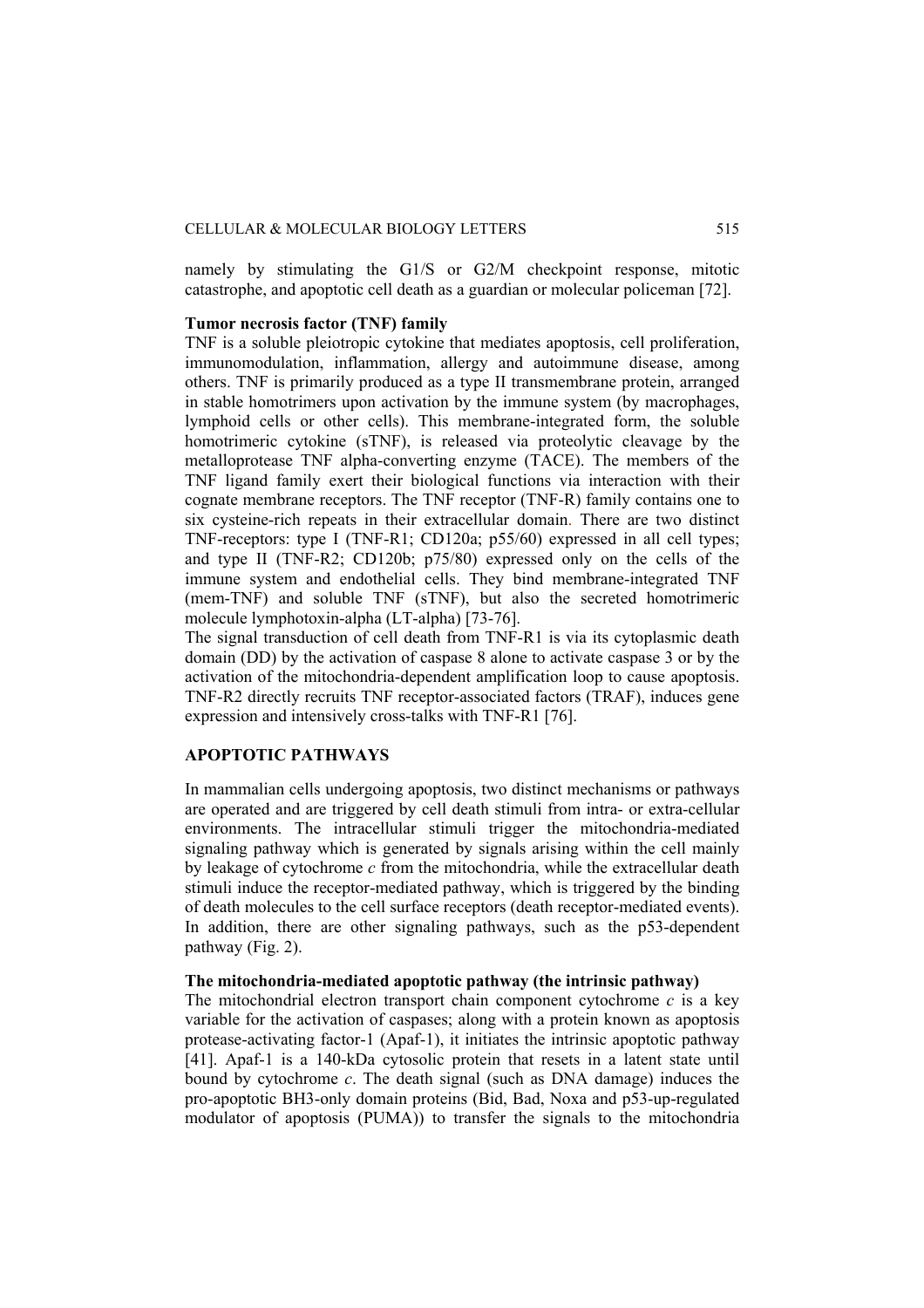(Fig. 2). The BH3-only domain proteins facilitate the assembly of other proapoptotic proteins such as Bax and Bak*,* into the pores in the outer mitochondrial membrane [67, 77], and change the mitochondrial permeability to release or leak out various apoptosis-inducing factors, including cytochrome *c*, through the mitochondrial permeability transition pore (PTP) or voltage-dependent anion channels (VDAC) [78, 79]. The released cytochrome *c* and Apaf-1 bind to inactive caspase 9 in the presence of dATP or ATP and form a ∼1-MDa oligomeric Apaf-1 complex  $(7 \text{ A} \text{p} \cdot 4 + 7 \text{ c} \cdot \text{y} \cdot 4 + 7 \cdot \text{A} \cdot 4)$  ATP + 7-Procaspase 9) called the apoptosome or caspase 9-holoenzyme, or "wheel of death", which ultimately activates the effector caspase cascade (caspase 3 and 7), leading to cell death. The activation of the mitochondrial pathway is tightly regulated by the anti-apoptotic Bcl-2 family members via their inhibition of cytochrome *c* release [68, 80, 81]. Mitochondrial permeability is determined by the ratio of proapoptotic and anti-apoptotic members of the Bcl-2 family.

## **The death receptor-mediated apoptotic pathway (the extrinsic pathway)**

The induction of this pathway is initiated by the binding of the death receptors (Fas (Apo-1 or CD95)), tumor necrosis factor receptor-1 (TNFR-1/p55/  $CD120<sub>a</sub>$ ), and interferon (IFN) and TRAIL (TNF-related apoptosis-inducing ligand or Apo2-L) receptors to their ligands in the plasma membrane of the cell [82, 83]. The death receptors are transmembrane proteins with cysteine-rich extracellular domains (CDRs) that interact with ligands. Based on receptor types, there are two major signaling sub-types: the Fas-mediated signaling path and the TRAIL receptor-mediated signaling path (Fig. 2). Fas are glycosylated Type-I transmembrane receptors that either activate mitochondria-dependent or mitochondria-independent signaling paths in response to ligands [39, 84, 85]. The mitochondria-independent path is activated by the death-inducing signaling complex (DISC) prior to the loss of mitochondrial transmembrane potential. The mitochondria-dependent path is triggered by activated caspase 8 through the cleavage of the c-terminal fragment of the BH3-only member of the Bcl-2 family from protein Bid to truncated Bid (tBid), which translocates to the outer membrane of the mitochondria, allowing the loss of mitochondrial transmembrane potential and inducing cytochrome *c* release. Thus, Bid mediates the cross-talk from the extrinsic to intrinsic form of cell death [86, 87]. A similar mitochondria- independent event appears to be triggered when TRAIL binds to a different family of death-inducing receptors (DR-3, 4, 5 or 6) [88]. Both Fas and TRAIL bindings initiate ligation of the receptors and transmission of the apoptotic signals through the intracellular death domains (DD), death effector domains (DED) and caspase recruitment domains (CARD). The death domains are found in cytoplasmic proteins including the Fas-associated death domain protein (FADD/MORT1), TNF-receptor associated protein with a death domain (TRADD), and receptor-interacting protein (RIP), and in transmembrane proteins, including TNFR1, TRAIL-R1/DR4 and TRAIL-R2/DR5 [67]. The CARD mediates the activation of adaptor proteins and procaspases (procaspase 8 or 10) as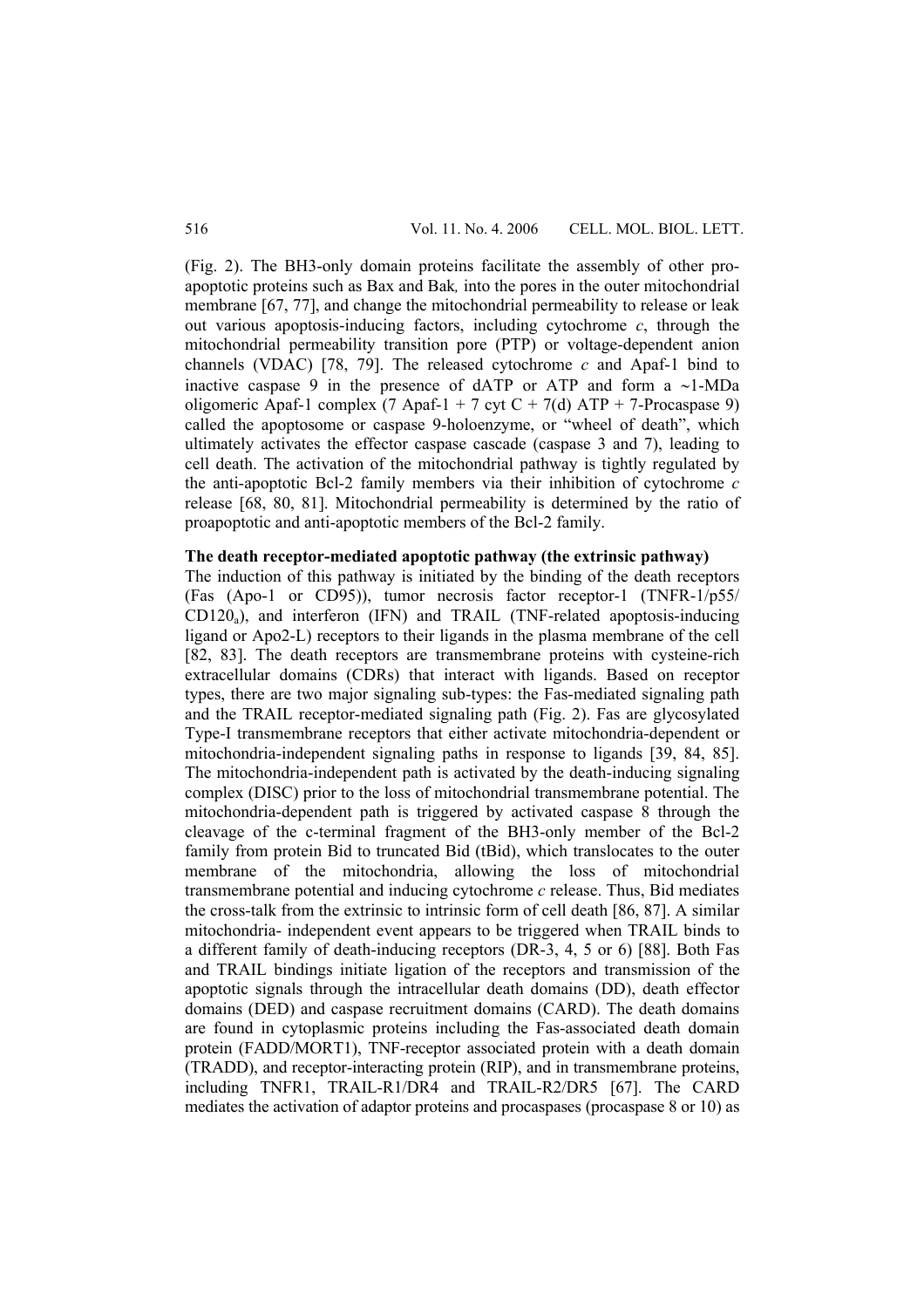the death-inducing signaling complex (DISC), leading to the activation of a cascade of caspases including caspase 3, leading to cell death [89].

The signaling from death receptors through their adaptors to procaspase 8 is a well-regulated path, controlled by a polypeptide that contains a pro-domain similar to that of procaspase 8, but lacks a caspase active site called FLIP (FADD-like-ICE-inhibitory protein/FLICE inhibitory protein). FLIP (cFLIP) proteins are well-known inhibitors of death receptor-induced apoptosis [90]. There are three known c-FLIP isoforms: c-FLIP<sub>L</sub>, c-FLIPs and c-FLIP<sub>R</sub> [91]. FLIP binds to FADD and competitively inhibits recruitment of procaspase 8 and procaspase 10, thereby interrupting signaling initiated by various death receptors [67, 40].

#### **The p53-dependent pathway (DNA damage-mediated apoptosis)**

The p53 pathway responds to the stresses that can disrupt the fidelity of DNA replication and cell division. A stress signal (either external or internal to cells) is transmitted to the p53 protein by post-translational modification (phosphorylation, acetylation, methylation, ubiquitination or sumolation). This results in the activation of the p53 protein as a transcription factor that initiates a programmed cell cycle arrest, cellular senescence or apoptosis. The transcriptional network of p53-responsive genes activates 20 different promoters, represses 26 different promoters and enhancers, and can interact with > 35 cellular and viral proteins. Thus, a number of positive and negative autoregulatory feedback loops act on the p53 response [92].

## **ROLE OF MITOCHONDRIA, ENDOPLASMIC RETICULUM (ER) AND GOLGI-COMPLEX IN APOPTOSIS**

Each cellular organelle plays a key role in cellular life and possesses sensors that detect specific alterations, locally activates signal transduction pathways, and emits signals that ensure inter-organellar cross-talk. The mitochondria, the endoplasmic reticulum (ER), the *trans*-Golgi network and the lysosomes play critical roles in the regulation of apoptosis.

Mitochondria are not only the cell's main energy producers, but are also its arsenal. The mitochondria sequester a potent cocktail of pro-apoptotic proteins and constitute a major site for the integration of diverse proapoptotic signals (for the intrinsic pathway). The most prominent among them is cytochrome  $c$  (the humble electron carrier), which is one of the components (along with the adaptor protein Apaf-1) required for the activation of caspase 9 in the cytosol (93). This process is regulated by pro-apoptotic Bcl-2 family members by forming large voltage-dependent anion channels (VDAC) in the outer mitochondrial membrane and influencing mitochondrial homeostasis by changing the mitochondrial permeability transition pore (PTP), a large mega channel that participates in the regulation and functioning of  $Ca^{2+}$ , voltage and pH with several levels of conductance and ion selectivity. The mitochondrial mega channel is a point of integration of multiple pro-apoptotic pathways, as several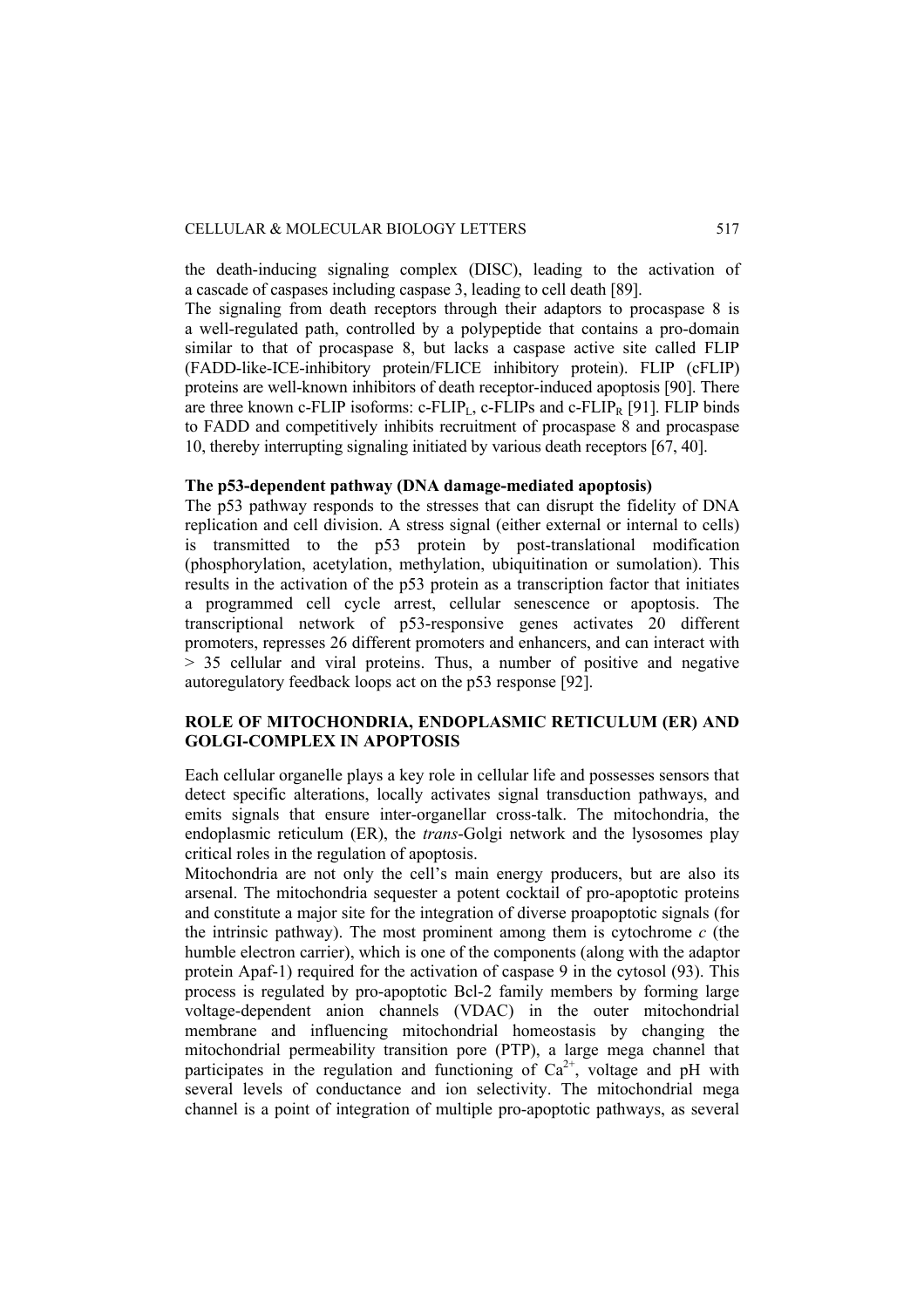pro-apoptotic second messengers facilitate its opening, including  $Ca^{2+}$  ions, reactive oxygen species (ROS), p53-induced changes in cellular redox potentials, ceramide-derived ganglioside GD3, recombinant caspases and Bax. At high, irreversible levels of conductance, the mega channel causes the rapid loss of membrane potential and organellar swelling [94]. Thus, the mitochondria play a major role in regulating cell death, which occurs upon permeabilization of their membranes. Once mitochondrial membrane permeabilization (MMP) occurs, cells die either by apoptosis or necrosis.

The ER is involved in multiple cellular functions. The lumen of the ER is a unique oxidative environment for the critical formation of disulfide bonds and proper folding of proteins destined for secretion or display on the cell surface. It contains the highest concentration of  $Ca^{2+}$  within the cell due to the active transport of calcium ions by  $Ca^{2+}$  ATPases. A disturbance in the normal function of cell causes a stress response in the ER, leading to unfolding or misfolding of accumulated proteins in the ER and triggering cell death by activating proteases, kinases, transcription factors or Bcl-2 family proteins and modulators [95]. Various stimuli that cause the ER to dump  $Ca^{2+}$  precipitate cell death. The transport of excessive  $Ca^{2+}$  from the ER into the matrix of the mitochondria induces permeability of the mitochondrial membrane. In addition, local activation of calpains, a family of  $Ca<sup>2+</sup>$ -dependent cysteine proteases and several caspases located in the ER is implicated in cell death. Finally, the  $Ca^{2+}$  of the ER alter the  $Ca^{2+}$ -dependent phospholipid scramblases, ubiquitously expressed plasma membrane proteins which alter membrane structure to promote apoptosis or necrosis, including transferring phosphotidylserine to the outer leaflet of the plasma membrane (a signal for clearance of the cells by phagocytosis) and transferring cardiolipin from the inner to the outer membrane of the mitochondria (a signal for targeted insertion of the proapoptotic Bid and Bax into the membranes) [for details, see reference 95]. Thus, the ER mediates as a probable instigator of pathological cell death and dysfunction by leading to downstream cell death mechanisms.

Similarly to the ER, the Golgi-complex (GC) has a potential role in the signaling pathway to alleviate stress, and if irreparable, it can trigger apoptosis. The highly dynamic steady-state structure of GC stacks is partly a consequence of the balance of anterograde and retrograde transport and stress signaling. Different stresses cause the GC to collapse into the ER due to retrograde traffic. Golgilocalized caspase 2 may be the best key to unlocking the role of GC in apoptotic signaling. A negative regulator of caspase 2, BRUCE (BIR repeat-containing ubiquitin-conjugating enzyme) is localized to the GC, preventing caspase activation at the GC. The death receptors, including tumor necrosis factor receptor-1 and Fas, are predominantly localized during the steady state at the GC. Since the ligands for these receptors are extracellular, some membrane trafficking must occur for maximal signaling [96].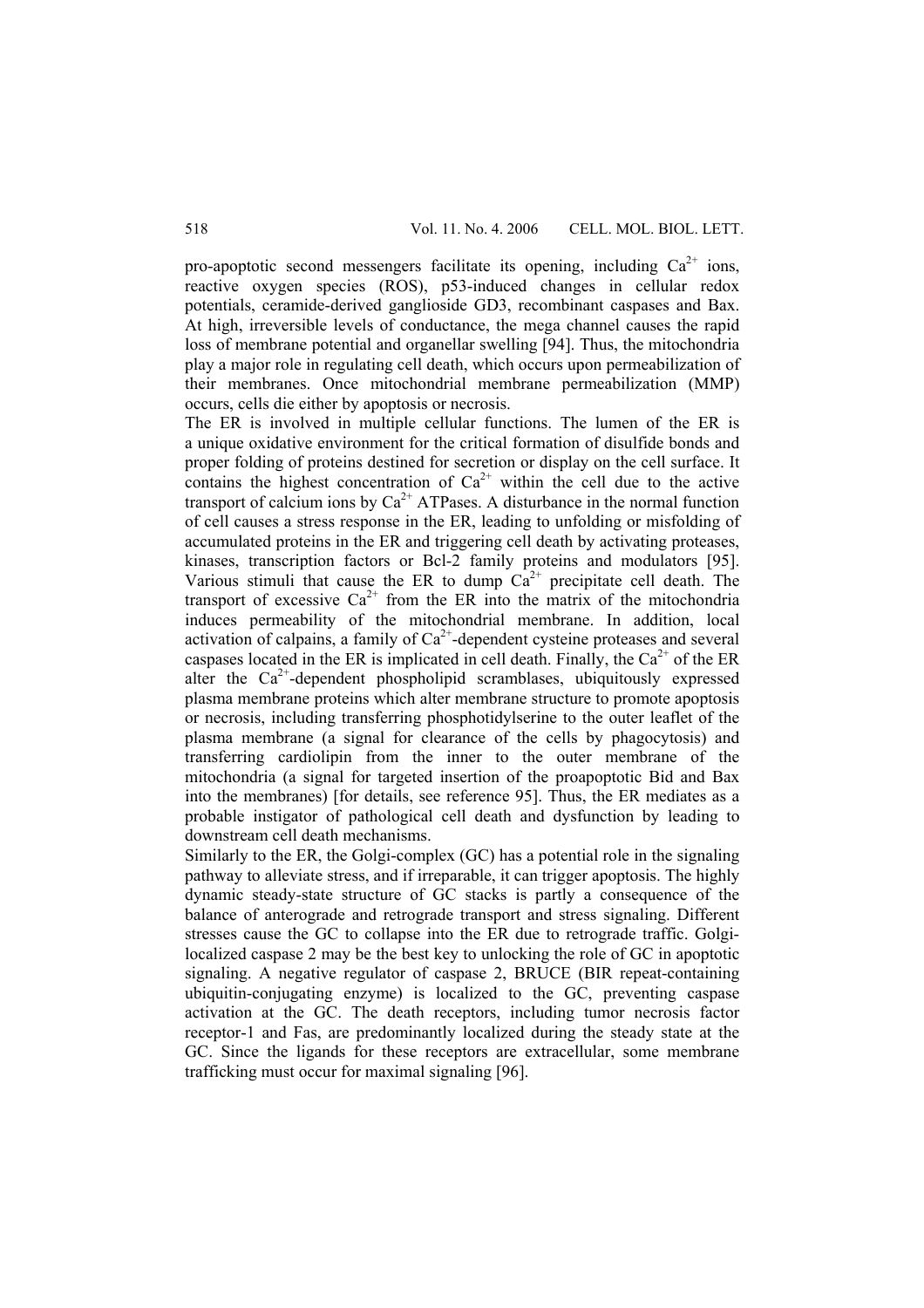### **RECOGNITION OF APOPTOTIC BODIES AND PHAGOCYTOSIS**

The disassembly of the cell into membrane-limited cell fragments results in the formation of apoptotic bodies. These apoptotic bodies flip out their inner phospholipid layers and express phosphatidylserine (PS) in the outer layers of their plasma membranes. In some types of apoptosis, thrombospondin, an adhesive glycoprotein, is also expressed on the surfaces of apoptotic bodies. PS is also called an eat-me signal for phagocytosis and only little is known about how it is recognized as a ligand. Recent studies have demonstrated that phagocytes interact with PS on apoptotic cells through either the PS receptor or secreted bridging proteins called opsonins. The two secreted PS opsonins are identified as MFG-E8 and Gas6 and their receptors are  $\alpha_v \beta_5$  and  $\alpha_v \beta_3$  integrin and Mer tyrosine kinases (RTKs), respectively enabling the transduction of the single PS stimulus into multiple signaling outcomes [97].

Phagocytic clearance of apoptotic cells is characterized by the active production of anti-inflammatory cytokines, such as transforming growth factor-β (TGF-β) and interleukin 10 (IL-10), and the down-regulation of the pro-inflammatory cytokines tumor necrosis factor  $\alpha$  (TNF- $\alpha$ ) and IL-12, which promote an immunosuppressive environment in tissues [97]. These alterations permit the early recognition of apoptotic bodies by macrophages and adjacent cells and then their engulfing and digestion without the release of pro-inflammatory cellular components [98]. Thus, apoptosis results in the rapid and efficient removal of cells without those cells lysing and releasing their contents into the surrounding environment, thus avoiding an inflammatory response [4].

#### **CONCLUSIONS**

Apoptosis is an evolutionary, strictly conserved cell suicide mechanism. It operates in a variety of different ways for the sculpting of structure, developmental selection, check point control, damaged cell deletion and finally homeostasis of the cell population in metazoans. Further detailed studies of the cross-talk and transactivation of pathways in apoptosis will help in understanding these mechanisms, allowing the design of powerful therapeutic agents for conditions such as cancer and wound healing. This review attempted to briefly overview the recent concepts in apoptosis while revisiting the previously established dogmas.

#### **REFERENCES**

- 1. Vaux, D.L. and Korsmeyer, S.J. Cell death in development. **Cell** 96 (1999) 245-254.
- 2. Kerr, J.F.R. An electron-microscope study of liver cell necrosis due to Albitocin. **Pathology** 2 (1970) 251-259.
- 3. Kerr, J.F.R. Shrinkage necrosis: A distinct mode of cellular death. **J. Path.** 105 (1971) 13-20.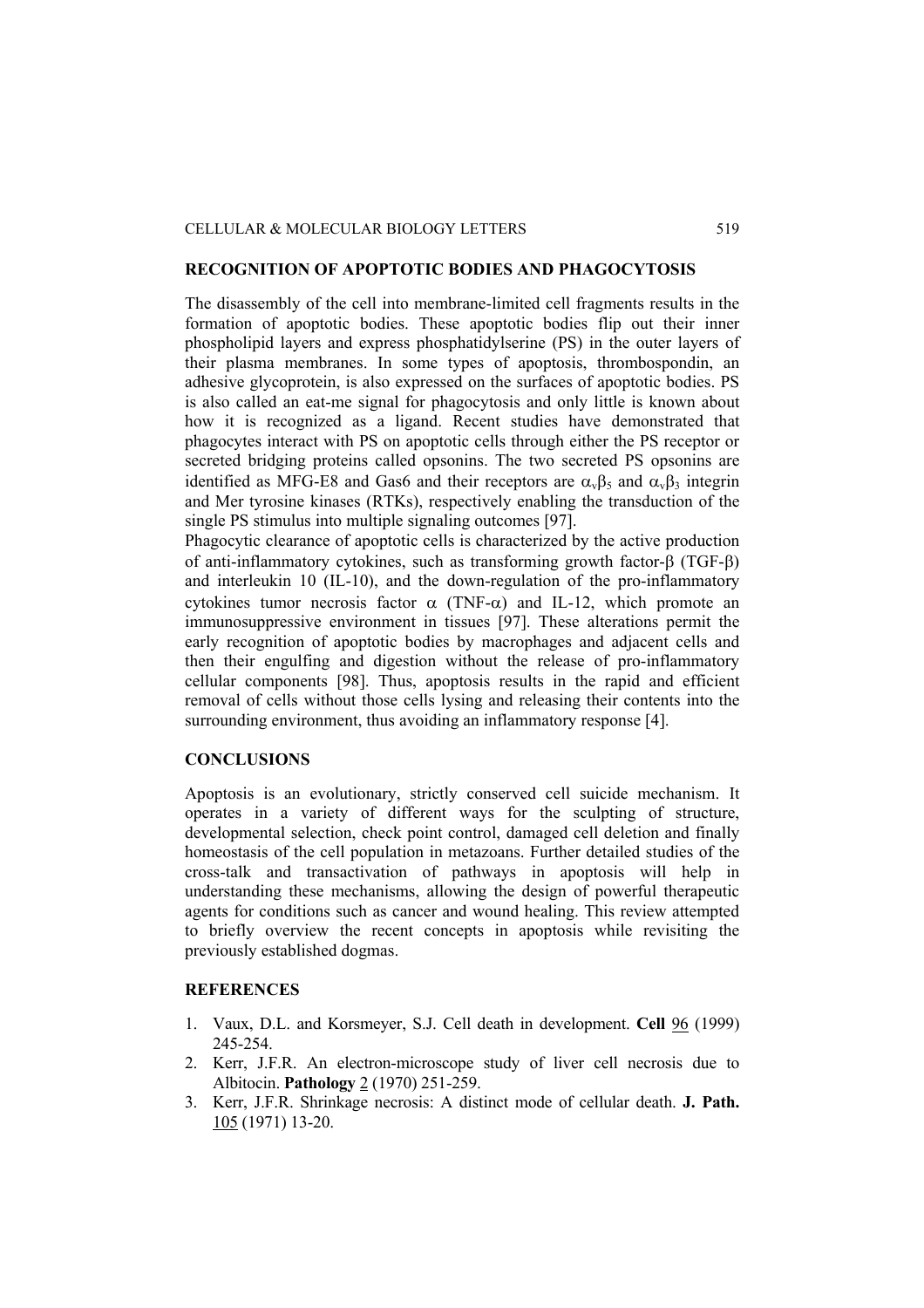- 4. Kerr, J.F. Wyllie, A.H. and Currie, A.R. Apoptosis: a basic biological phenomenon with wide-ranging implications in tissue kinetics. **Br. J. Cancer** 26 (1972) 239-257.
- 5. Thompson, C.B. Apoptosis in the pathogenesis and treatment of disease. **Science** 267 (1995)1456-1462.
- 6. Wang, X. The expanding role of mitochondria in apoptosis. **Genes Dev.** 15 (2001) 2922-2933.
- 7. Hortvitz, H.R. Worm, life and death (Nobel lecture). **Chembiochem.** 4 (2003) 697-711.
- 8. Danial, N.N. and Krosmeyer, S.J. Cell death: critical control points. **Cell** 116 (2004) 205-219.
- 9. Schwartzman, R.A. and Cidlowski, J.A. Apoptosis: the biochemistry and molecular biology of programmed cell death. **Endocr. Rev.** 14 (1993) 133-51.
- 10. Cohen, J.J. Apoptosis. **Immunol. Today** 14 (1993) 126-130.
- 11. Vaux, D.L. and Strasser, A. The molecular biology of apoptosis. **Proc. Natl. Acad. Sci. USA** 93 (1996) 2239-2244.
- 12. Levine, B. and Yuan, J. Autophagy in cell death: an innocent convict? **J. Clin. Invest.** 115 (2005) 2679-2688.
- 13. Clarke, P.G. Developmental cell death: morphological diversity and multiple mechanisms. **Anat. Embryol. (Berl.)** 181 (1990) 195-213.
- 14. Bursch, W. The autophagosomal-lysosomal compartment in programmed cell death. **Cell Death Differ.** 8 (2001) 569-581.
- 15. Majno, G. and Joris, I. Apoptosis, oncosis and necrosis. An overview of cell death. **Am. J. Pathol.** 146 (1995) 3-15.
- 16. Broker, L.E., Kruyt, F. and Giaccone, G. Cell death independent of caspases: a review. **Clin. Cancer Res.** 11 (2005) 3155-3162.
- 17. Castedo, M., Perfettini, J.L., Roumier, T., Andreau, K., Medema, R. and Kroemer, G. Cell death by mitotic catastrophe: a molecular definition. **Oncogene** 23 (2004) 2825-2837.
- 18. Earnshaw, W.C. Nuclear changes in apoptosis. **Cur. Opin. Cell Biol.** 7 (1995) 337-343.
- 19. Au, J.L., Panchal, N., Li, D. and Gan, Y. Apoptosis: a new pharmacodynamic endpoint. **Pharm. Res**. 14 (1997) 1659-1671.
- 20. Gong, J., Traganos, F. and Darsynkiewicz, Z.A selective procedure for DNA extraction from apoptotic cells applicable for gel electrophoresis and flow cytometry. **Anal. Biochem.** 218 (1994) 314-319.
- 21. Bortner, C.D., Oldenburg, N.D. and Cidlowski, J.A. The role of DNA fragmentation in apoptosis. **Trends Cell Biol.** 5 (1995) 21-26.
- 22. Dive, C., Gregory, C.D., Phopps, D.J., Evans, D.L., Milner, A.E. and Wyllie, A.H. Analysis and discrimination of necrosis and apoptosis (programmed cell death) by multiparameter flow cytometry. **Biochim. Biophys. Acta** 1133 (1992) 275-285.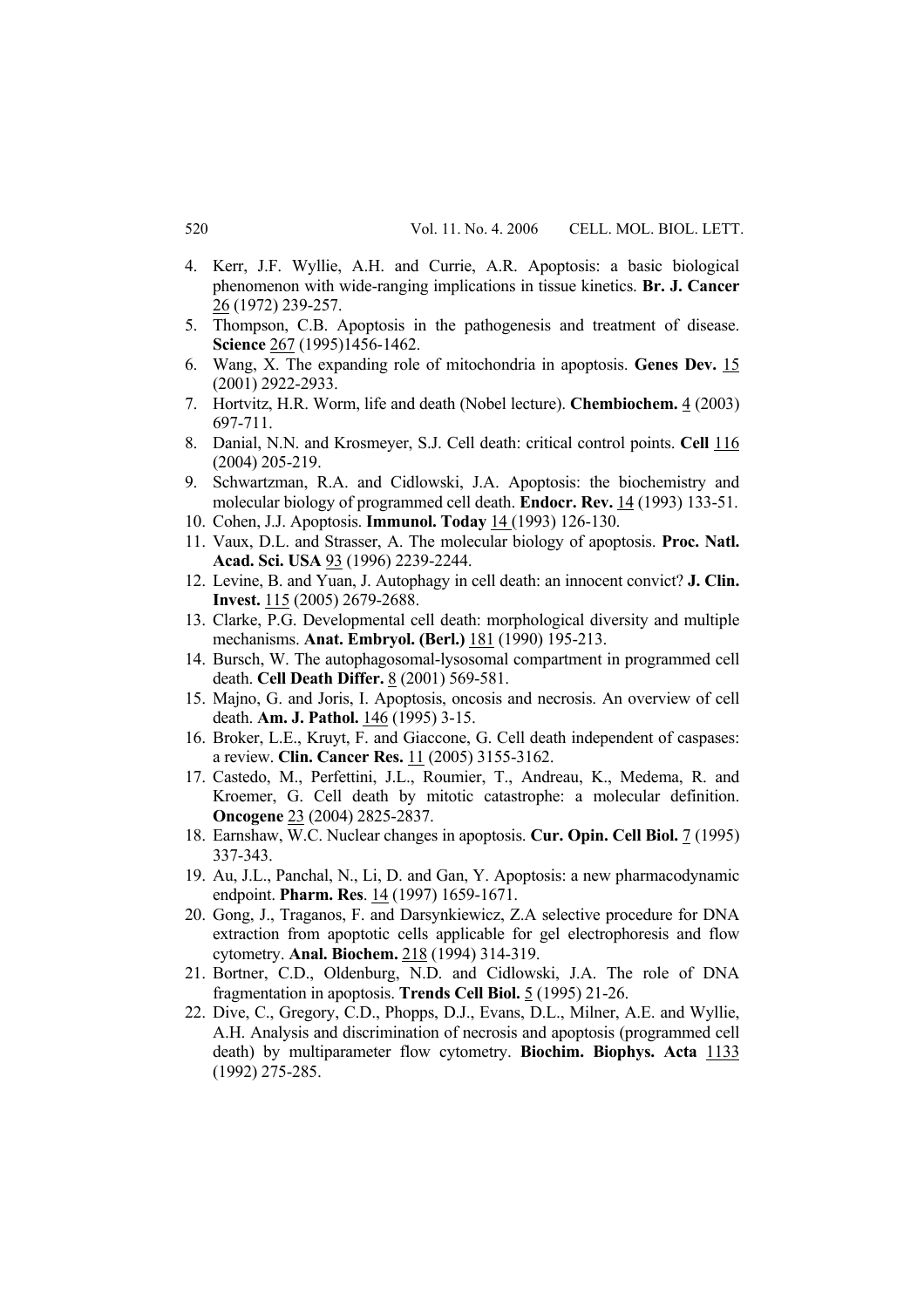- 23. Hamel, W., Dazin, P. and Israel, M. Adaptation of a simple flow cytometric assay to identify different stages during apoptosis. **Cytometry** 25 (1996) 173- 181.
- 24. Gavrieli, Y., Sherman, Y. and Benassan, S.A. Identification of programmed cell death *in situ* via special labeling of nuclear DNA fragments. **J. Cell Biol.** 119 (1992) 493-501.
- 25. Charriaut-Malangue, C. and Ben-Ari, Y. A cautionary note on the use of the TUNEL stain to determine apoptosis. **Neuroreport** 7 (1995) 61-64.
- 26. Lecoeur, H., Prevost, M.C. and Gougeon, M.L. Oncosis is associated with exposure of phosphatidylserine residues on the outside layer of the plasma membrane: a reconsideration of the specificity of the annexin V/propidium iodide assay. **Cytometry** 44 (2001) 65-72.
- 27. Alnemri, E.S., Livingston, D.W., Nicholson, D.W., Salvesen, G., Thornberry, N.A., Wong, W.W. and Yuan, J. Human ICE/CED-3 protease nomenclature. **Cell** 87 (1996) 171.
- 28. Salvesen, G.S. and Dixit, V.M. Caspases: intracellular signaling by proteolysis. **Cell** 91 (1997) 443-446.
- 29. Lavarik, I.N., Golks, A. and Krammer, P.H. Caspases: pharmacological manipulation of cell death. **J. Clin. Invest.** 115 (2005) 2665-2672.
- 30. Yuan, J., Shahan, S., Ledoux, S., Ellis, H.M. and Horvitz, H.R. The C. elegans cell death gene ced-3 encodes a protein similar to mammalian interleukin-1 beta converting enzyme. **Cell** 75 (1993) 641-652.
- 31. Shi, Y. Mechanisms of caspase activation and inhibition during apoptosis. **Mol. Cell** 9 (2002) 459-470.
- 32. Yan, N. and Shi, Y. Mechanisms of apoptosis through structural biology. **Ann. Rev. Cell Dev. Biol.** 21 (2005) 35-56.
- 33. Stennicke, H.R. and Salvesen, G.S. Properties of the caspases. **Biochim. Biophys. Acta** 1387 (1998) 17-31.
- 34. Grutter, M.G. Caspases: Key players in programmed cell death. **Curr. Opin. Struct. Biol.** 10 (2000) 649-655.
- 35. Roth, K.A. Caspases, apoptosis, and Alzheimer's disease: causation, correlation, and confusion. **J. Neuropathol. Exp. Neurol.** 60 (2001) 829-838.
- 36. Cohen, G.M. Caspases: the executioners of apoptosis. **Biochem. J.** 326 (1997) 1-16.
- 37. Marshman, E., Ottewell, P.D., Potten, C.S. and Watson, A.J. Caspase activation during spontaneous and radiation-induced apoptosis in the murine intestine. **J. Pathol**. 195 (2001) 285-292.
- 38. Clerk, A., Cole, S.M., Cullingford, T.E., Harrison, J.C., Jormakka, M. and Valks, D.M. Regulation of cardiac myocyte cell death. **Pharmacol. Ther.** 97 (2003) 223-61.
- 39. Nagata, S. Apoptotic DNA fragmentation. **Exp. Cell Res.** 256 (2000) 12-18.
- 40. Earnshaw, W.C., Martins, L.M. and Kaufmann, S.H. Mammalian caspases: Structure, activation, substrates and functions during apoptosis. **Ann. Rev. Biochem.** 68 (1999) 383-424.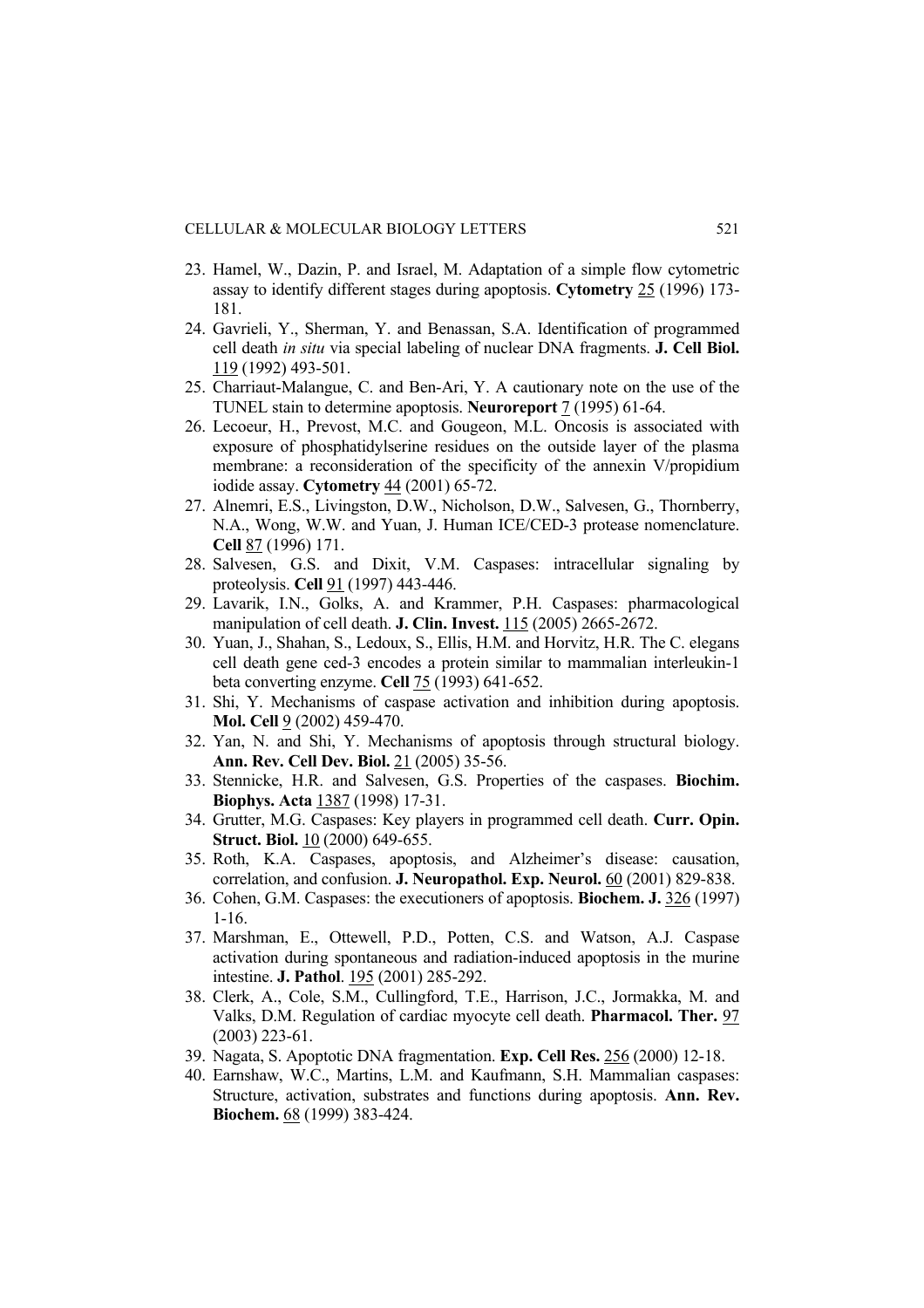- 41. Liu, X., Kim, C.N., Yang, J., Jemmerson, R. and Wang, X. Induction of apoptosis program in cell-free extracts: Requirement for dATP and cytochrome c. **Cell** 86 (1996) 147-157.
- 42. Enari, M., Sakahira, H., Yokoyama, H., Okawa, K., Iwamatsu, A., and Nagata, S. A caspase-activated DNase that degrades DNA during apoptosis, and its inhibitor ICAD. **Nature** 391 (1998) 43-50.
- 43. Coleman, M.L., Sahai, E.A., Yeo, M., Bosch, M., Dewar, A. and Olson, M.F. Membrane blebbing during apoptosis results from caspase-mediated activation of ROCK I. **Nat. Cell Biol.** 3 (2001) 339-345.
- 44. Martinon, F. and Tschopp, J. Inflammatory caspases: linking an intracellular innate immune system to autoinflammatory disease. **Cell** 117 (2004) 561-574.
- 45. Roy, N., Mahadevan, M.S., McLean, M., Shutler, G., Yaraghi, Z., Farahani, R., Baird, S., Benser-Johnson, A., Lefebvre, C., Kang, X.,Salih, M., Aubry, H., Tamai, K., Guan, X., Ioannou, P., Crawford, T.O., de Jong, P.J., Surh, L., Ikeda, J.E., Korneluk, R.G. and Mac Kenzie, A. The gene for neuronal apoptosis inhibitory protein is partially deleted in individuals with spinal muscular atrophy. **Cell** 80 (1995)167-178.
- 46. Cheng, E.H., Levine, B., Boise, L.H., Thompson, C.B. and Hardwick, J.M. Bax-independent inhibition of apoptosis by Bcl-XL. **Nature** 379 (1996) 554- 556.
- 47. Salvesen, G.S. and Duckett, C.S. IAP proteins: blocking the road to death's door. **Nat. Rev. Mol. Cell Biol.** 3 (2002) 401-410.
- 48. Deveraux, Q.L. and Reed, J.C. IAP family proteins: suppressors of apoptosis. **Genes Dev.** 13 (1999) 239-252.
- 49. Ekert, P.G., Silke, J. and Vaux, D.L. Caspase inhibitor. **Cell Death Differ.** 6 (1999) 1081-1086.
- 50. Birnbaum, M.J., Clem, R.J. and Miller, L.K. An apoptosis inhibiting gene from a nuclear polyhedrosis virus encoding a polypeptide with Cys/His sequence motifs. **J. Virol.** 68 (1994) 2521-2528.
- 51. Deveraux, Q.L., Takahashi, R., Salvesen, G.S. and Reed, J.C. X-linked IAP is a direct inhibitor of cell-death proteases. **Nature** 388 (1997) 300-304.
- 52. Deveraux, Q.L., Roy, H.R., Stennicke, H.R., Van Arsdale, T., Zhou, Q., Srinivasula, M., Alnemri, E.S., Salvesen, G.S. and Reed, J.C. IAPs block apoptotic events induced by caspase-8 and cytochrome c by direct inhibition of distinct caspases. **EMBO J.** 17 (1998) 2215-2223.
- 53. Roy, N., Deveraux, Q.I., Takashashi, R., Salvesen, G.S. and Reed, J.C. The c-IAP-1 and c-IAP-2 proteins are direct inhibitors of specific caspases. **EMBO J.** 16 (1997) 6914-6925.
- 54. Miller, L.K. An exegesis of IAPs: salvation and surprises from BIR motifs. **Trends Cell Biol.** 9 (1999) 323-328.
- 55. Xu, G., Cirilli, M., Huang, Y., Rich, R.L., Myszka, D.G. and Wu, H. Covalent inhibition revealed by the crystal structure of the caspase-8/p35 complex. **Nature** 410 (2001) 494-497.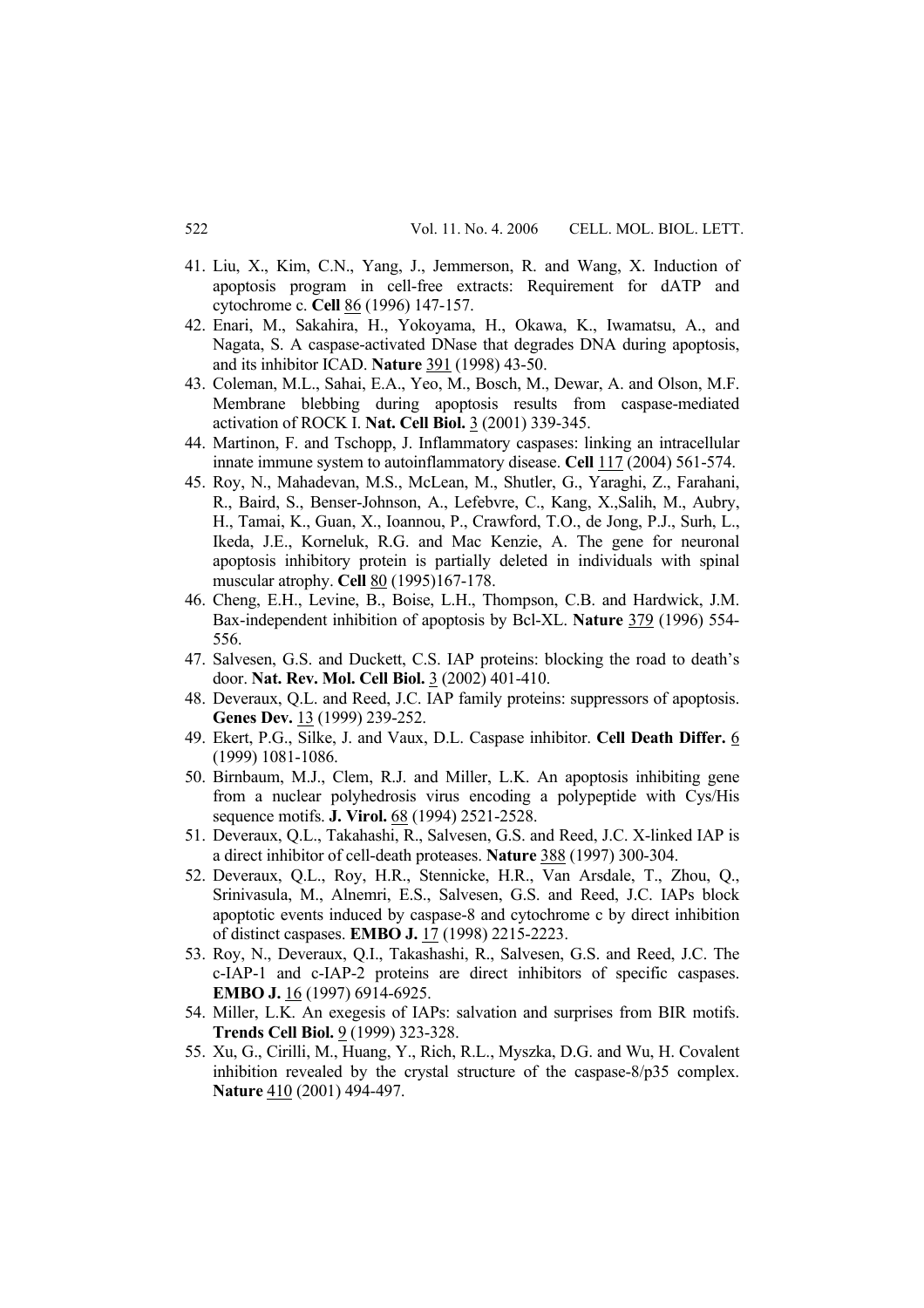- 56. Renatus, M., Zhou, Q., Stennicke, H.R., Snipas, S.J., Turk, D., Bankston, L.A., Liddington, R.C. and Salvesen, G.S. Crystal structure of the apoptotic suppressor CrmA in its cleaved form. **Structure Fold. Des.** 8 (2000) 789-797.
- 57. Sato, T., Irie, S., Krajewski, S. and Reed, J.C. Cloning and sequencing of a cDNA encoding the rat Bcl2 protein. **Gene** 140 (1994) 291-292.
- 58. Adams, J.M. and Cory, S. The Bcl-2 protein family : Arbiters of cell survival. **Science** 281 (1998)1322-26.
- 59. Burlacu, A. Regulation of apoptosis by Bcl-2 family proteins. **J. Cell. Mol. Med.** 7 (2003) 249-257.
- 60. Tsujimoto, Y., Cossman, J., Jaffe, E. and Croce, C.M. Involvement of the Bcl-2 gene in human follicular lymphoma. **Science** 228 (1985) 1440-1443.
- 61. Cory, S. and Adams, J.M. The Bcl2 family: regulators of the cellular life or death switch. **Nat. Rev. Cancer** 2 (2002) 647-656.
- 62. Puthalakath, H. and Strasser, A. Keeping killers on a tight leash: transcriptional and post-transcriptional control of the pro-apoptotic activity of BH3-only proteins. **Cell Death Differ.** 9 (2002) 505-512.
- 63. Zhu, W., Cowie, A., Wasfy, G.W., Penn, L.Z., Leber, B. and Andrew, D.W. Bcl2 mutants with restricted sub cellular location reveal spatially distinct pathways for apoptosis in different cell types. **EMBO J.** 15 (1996) 4130- 4141.
- 64. Griffiths, G.J., Dubrez, L., Morgan, C.P., Jones, N.A., Whitehouse, J., Corfe, B.M., Dive, C. and Hickman, J.A. Cell damage-induced conformational changes of the pro-apoptotic protein Bak *in-vivo* precede the onset of apoptosis. **J. Cell Biol.** 144 (1999) 903-914.
- 65. Krajewski, S., Tanaka, S., Takayama, S., Schibler, M.J., Fenton, W. and Reed, J.C. Investigation of the Bcl-2 oncoprotein: Residence in the nuclear envelop, endoplasmic reticulum, and outer mitochondrial membranes. **Cancer Res.** 53 (1993) 4701-4714.
- 66. Nguyen, M., Millar, D.G., Yong, V.W., Korsmeyer, S.J. and Shore, G.C. Targeting of Bcl-2 to the mitochondrial outer membrane by a COOH-terminal signal anchor sequence. **J. Biol. Chem.** 268 (1993) 25265-25268.
- 67. Hussein, M.R., Haemel, A.K. and Wood, G.S. Apoptosis and melanoma: molecular mechanism. **J. Pathol.** 199 (2003) 275-288.
- 68. Gross, A., Mcdonnell, J.M. and Krosmeyer, S.J. Bcl-2 family members and the mitochondria in apoptosis. **Genes Develop.** 13 (1999) 1899-1911.
- 69. Erster, S. and Moll, U.M. Stress induced p53 runs a transcription-independent death program. **Biochem. Biophys. Res. Commun.** 331 (2005) 843-850.
- 70. Owen-Schaub, L.B., Angelo, L.S., Radinsky, R., Ware, C.F., Gesner, T.G. and Bartos, D.P. Soluble FAS/APO-1 in tumor cells: a potential regulator of apoptosis? **Cancer Lett.** 94 (1995) 1-8.
- 71. Park, D.S., Stefanis, L. and Greene, L.A. Ordering the multiple pathways of apoptosis. **Trends Cardiovasc. Med.** 7 (1997) 294-299.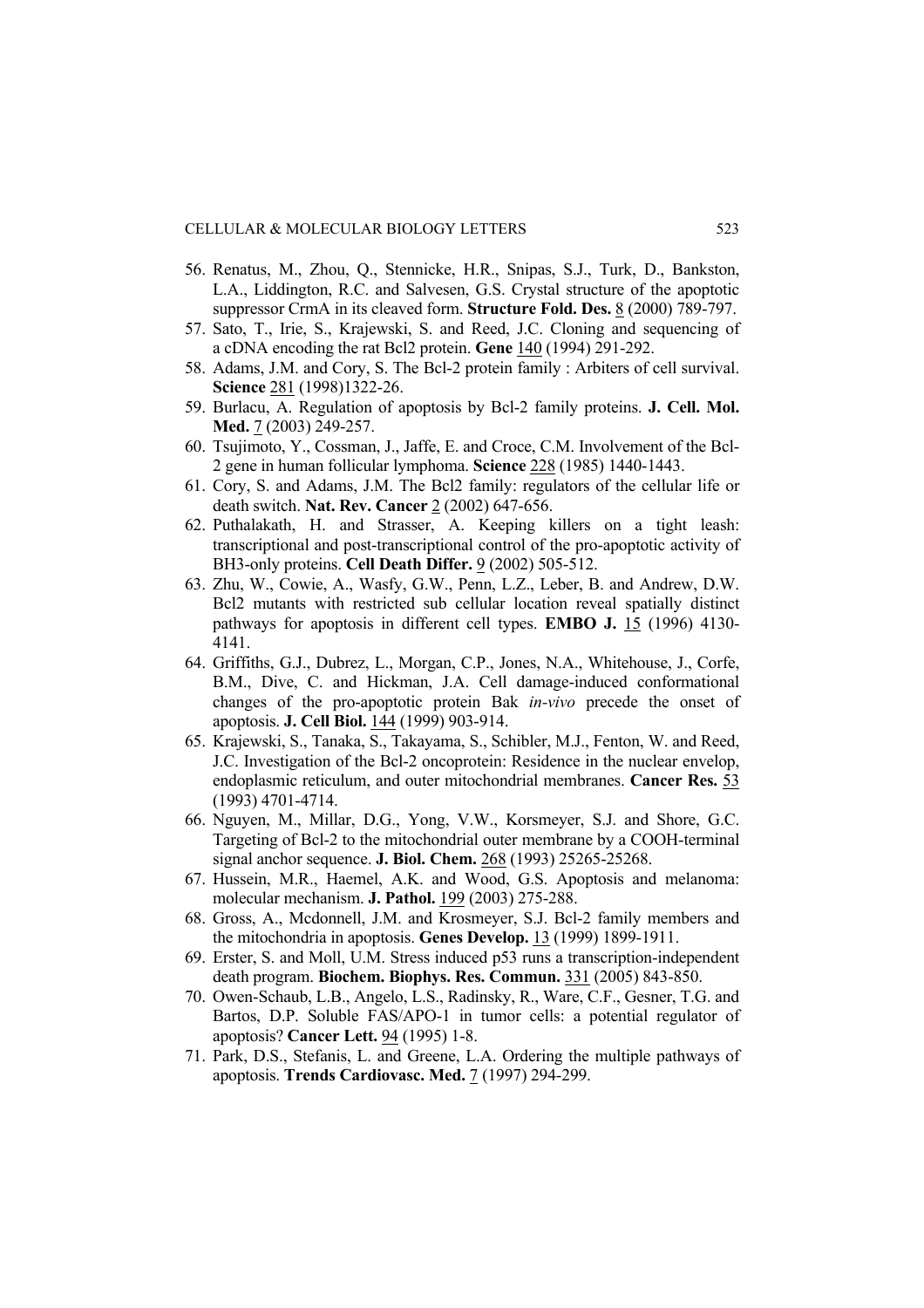- 72. Duensing, A. and Duensing, S. Guilt by association? p53 and development of aneuploidy in cancer. **Biochem. Biophys. Res. Commun.** 331 (2005) 694- 700.
- 73. Aggarwal, B.B. Tumor necrosis factor receptor associated signalling molecules and their role in activation of apoptosis, JNK and NF-kB. **Ann. Rheum. Dis.** 59 (2000) 6-16.
- 74. Idriss, H.T. and Naismith, J.H. TNF alpha and the TNF receptor super family: structure-function relationship(s). **Micro. Res. Tech.** 50 (2000) 184-195.
- 75. MacEwan, D.J. TNF ligands and receptors a matter of life and death. **Br. J.**  Pharm. 135 (2002) 855-875.
- 76. Wajant, H., Pfizenmaier, K. and Scheurich, P. Tumor necrosis factor signaling. **Cell Death Diff.** 10 (2003) 45-65.
- 77. Hussein, M.R., Haemel, A.K. and Wood, G.S. p53 related pathways and the molecular pathogenesis of melanoma. **Eur. J. Cancer Prev.** 12 (2003) 93- 100.
- 78. Green, D. and Reed, J. Mitochondria and apoptosis. **Science** 281 (1998) 1309- 1312.
- 79. Tsujimoto, Y. and Shimizu, S. The voltage-dependent anion channel: an essential player in apoptosis. **Biochimie** 84 (2002) 187-193.
- 80. Reed, J.C. Bcl-2 family proteins. **Oncogene** 17 (1998) 3225-3236.
- 81. Shimizu, S., Narita, M. and Tsujimoto, Y. Bcl-2 family protein regulates the release of apoptogenic cytochrome c by the mitochondrial channel VDAC. **Nature** 399 (1999) 483-487.
- 82. Ashkenazi, A. and Dixit, V.M. Death receptors: signaling and modulation. **Science** 281 (1998) 1305-1308.
- 83. Schulze-Osthoff, K., Ferrari, D., Los, M., Wesselborg, S. and Peter, M.E. Apoptosis signaling by death receptors. **Eur. J. Biochem.** 254 (1998) 439- 459.
- 84. Peter, M.E. and Krammer, P.H. Mechanisms of CD95 (APO-1/ Fas)-mediated apoptosis. **Curr. Opin. Immunol.** 10 (1998) 545-551.
- 85. Peter, M.E. and Krammer, P.H. The CD95 (APO-1/ Fas) DISC and beyond. **Cell Death Differ.** 10 (2003) 26-35.
- 86. Li, H., Zhu, H., Xu, C.J. and Yuan, J. Cleavage of BID by caspase 8 mediates the mitochondrial damage in the Fas pathway of apoptosis. **Cell** 94 (1998) 491-501.
- 87. Luo, X., Budihardjo, I., Zou, H., Slaughter, C. and Wang, X. Bid, a Bcl2 interacting protein, mediates cytochrome c release from mitochondria in response to activation of cell surface death receptors. **Cell** 94 (1998) 481-490.
- 88. Chaudhary, P.M., Eby, M., Jasmin, A., Bookwalter, A., Murray, J. and Hood, L. Death receptor 5, a new member of the TNFR family, and DR4 induce FADD-dependent apoptosis and activate the NF-kappa B pathway. **Immunity** 7 (1997) 821-830.
- 89. Stennicke, H.R., Jurgensmeier, J.M., Shin, H., Deveraux, Q., Wolf, B.B., Yang, X., Zhou, Q., Ellerby, H.M., Ellerby, L.M., Bredesen, D., Green, D.R.,